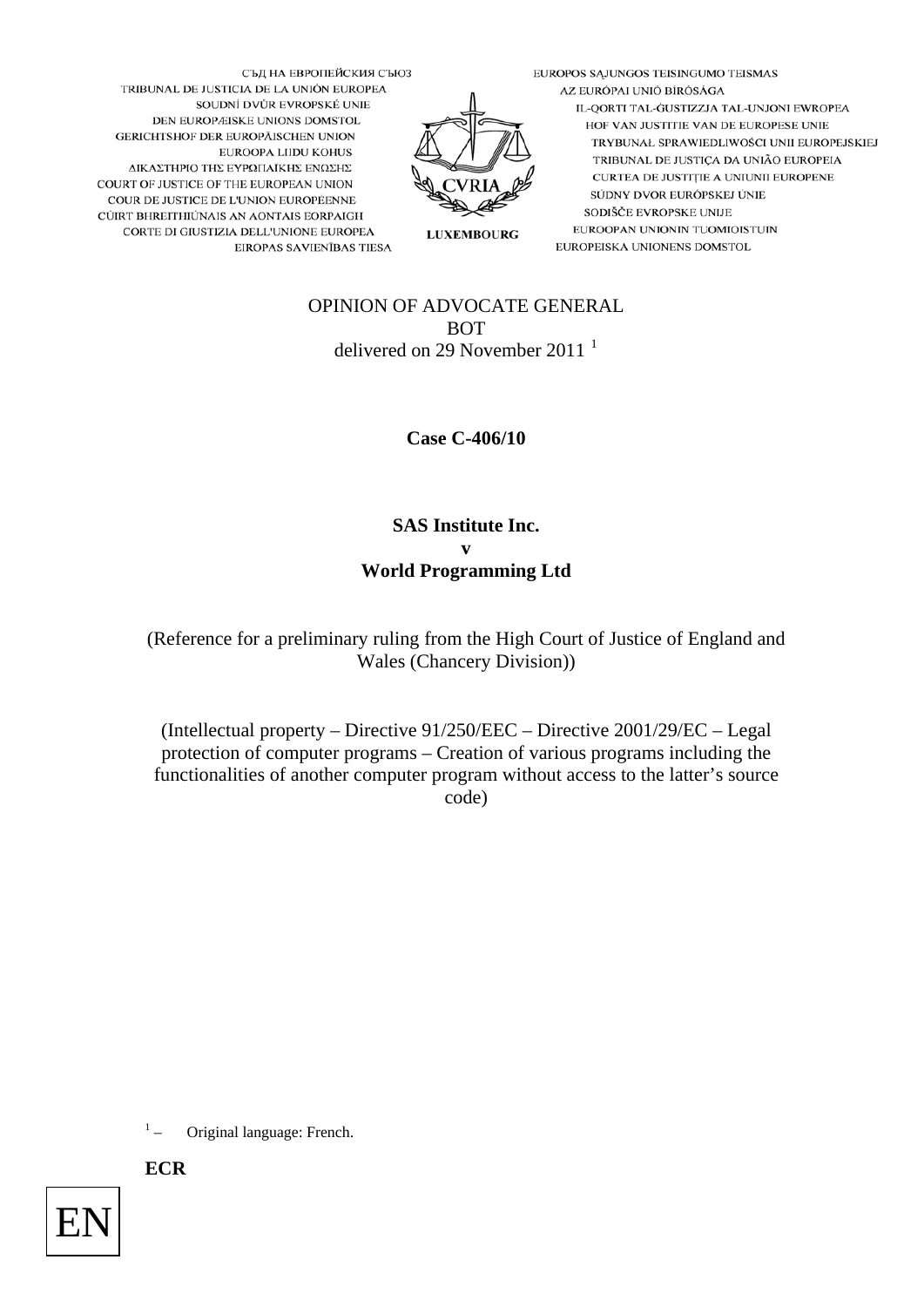1. By this reference for a preliminary ruling, the Court is asked to define the scope of the legal protection conferred by copyright on computer programs under Directive 91/[2](#page-1-0)50/EEC, <sup>2</sup> and that conferred on works by Directive 2001/29/EC. <sup>[3](#page-1-1)</sup>

2. In particular, the High Court of Justice of England and Wales (Chancery Division) asks, in substance, whether the functionalities of a computer program and the programming language are protected by copyright under Article 1(2) of Directive 91/250. That provision stipulates that such protection is to apply to the expression in any form of a computer program and points out that ideas and principles which underlie any element of a computer program are not protected under that directive.

3. The Court is also asked to give a ruling on whether Articles 1(2) and 6 of Directive 91/250 are to be interpreted as meaning that it is not regarded as an act subject to authorisation for a licensee to reproduce a code or to translate the form of the code of a data file format so as to be able to write, in his own computer program, a source code which reads and writes that file format.

4. Moreover, the referring court asks the Court to define the scope of the exception to the author's exclusive copyright in a computer program, provided for in Article 5(3) of Directive 91/250, which states that a person having a right to use a copy of a computer program is to be entitled, without the authorisation of the rightholder, to observe, study or test the functioning of the program in order to determine the ideas and principles which underlie any element of the program if he does so while performing any of the acts of loading, displaying, running, transmitting or storing the program which he is entitled to do.

5. Finally, the Court is invited to consider the scope of the protection provided for in Article 2(a) of Directive 2001/29, which grants authors the exclusive right to authorise or prohibit direct or indirect, temporary or permanent, reproduction by any means and in any form, in whole or in part, of their works. More specifically, the question is whether the reproduction, in a computer program or a user manual, of certain elements described in the user manual for another computer program constitutes, under that provision, an infringement of the copyright in the latter manual.

6. In this Opinion, I shall explain the reasons why I consider that Article 1(2) of Directive 91/250 is to be interpreted as meaning that the functionalities of a computer program and the programming language are not capable, as such, of being protected by copyright. On the other hand, it will be for the national court to

<span id="page-1-0"></span> $2\overline{)}$  – Council Directive of 14 May 1991 on the legal protection of computer programs (OJ L 122, p. 42).

<span id="page-1-1"></span> $3^{\circ}$  – Directive of the European Parliament and of the Council of 22 May 2001 on the harmonisation of certain aspects of copyright and related rights in the information society (OJ 2001 L 167, p. 10).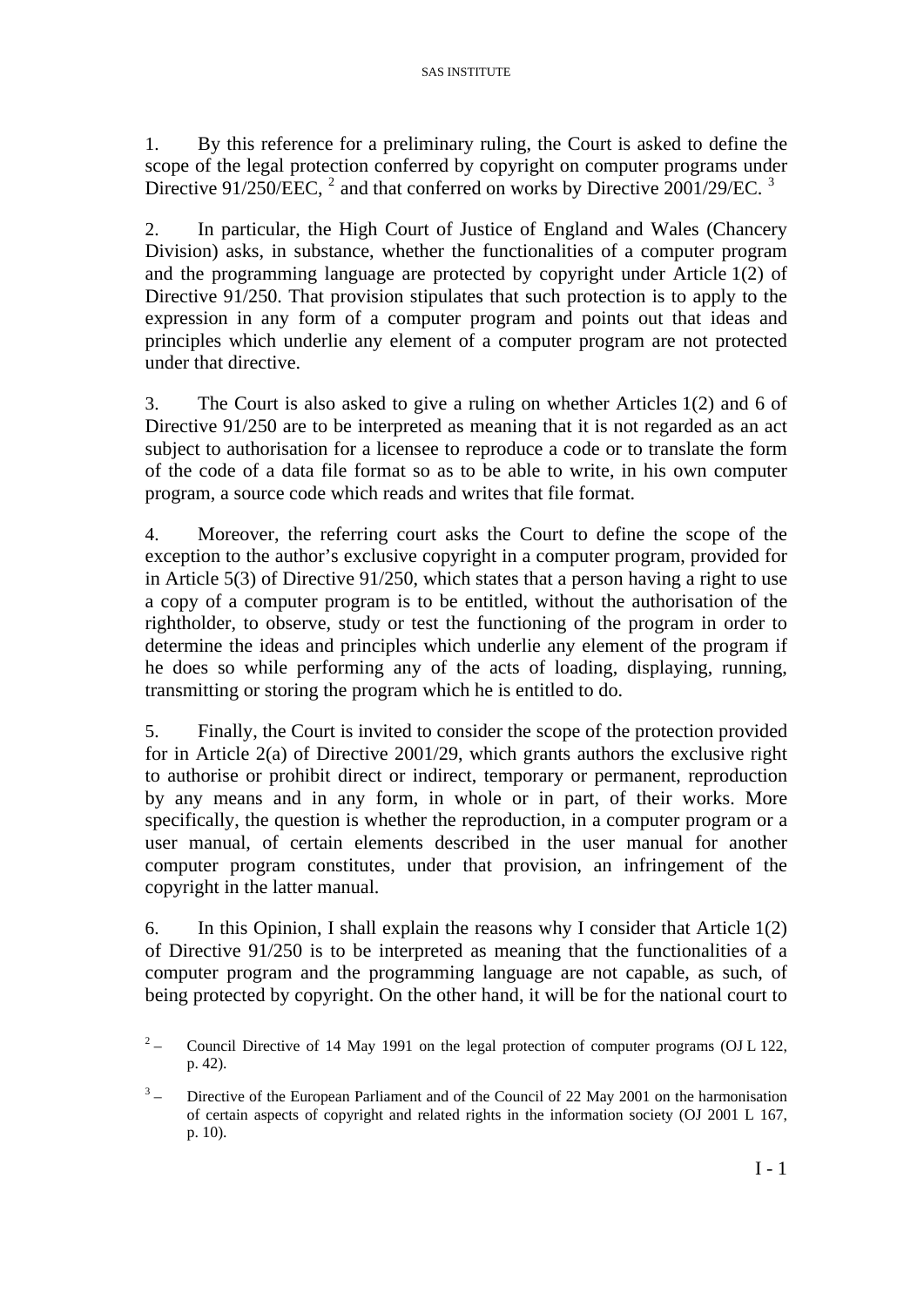examine whether, in reproducing those functionalities in his computer program, the author of the program reproduced a substantial part of the elements of the first program which are the expression of the author's own intellectual creation.

7. Moreover, I shall propose that the Court give a ruling to the effect that Articles 1(2) and 6 of Directive 91/250 are to be interpreted as meaning that it is not regarded as an act subject to authorisation for a licensee to reproduce a code or to translate the form of the code of a data file format so as to be able to write, in his own computer program, a source code which reads and writes that file format, provided that that operation is absolutely indispensable for the purposes of obtaining the information necessary to ensure interoperability between the elements of different programs. That operation must not have the effect of enabling the licensee to recopy the code of the computer program in his own program, a question which will be for the national court to determine.

8. Next, I shall set out the reasons why I consider that Article 5(3) of Directive 91/250, read in conjunction with Articles 4(a) and (b) and 5(1) thereof, is to be interpreted as meaning that the expression 'any of the acts of loading, displaying, running, transmitting or storing the computer program [which the person having the right] is entitled to do' relates to the acts for which that person obtained an authorisation from the rightholder and to the acts of loading and running necessary in order to use the computer program in accordance with its intended purpose. Acts of observing, studying or testing the functioning of a computer program which are performed in accordance with that provision must not have the effect of enabling the person having a right to use a copy of the program to gain access to information which is protected by copyright, such as the source code or the object code.

9. Finally, I shall suggest that the Court give a ruling to the effect that Article 2(a) of Directive 2001/29 is to be interpreted as meaning that the reproduction, in a computer program or a user manual, of certain elements described in the manual for another computer program is liable to constitute an infringement of the copyright in the latter manual if  $-$  a question which will be for the national court to determine – the elements reproduced in this way are the expression of the author's own intellectual creation.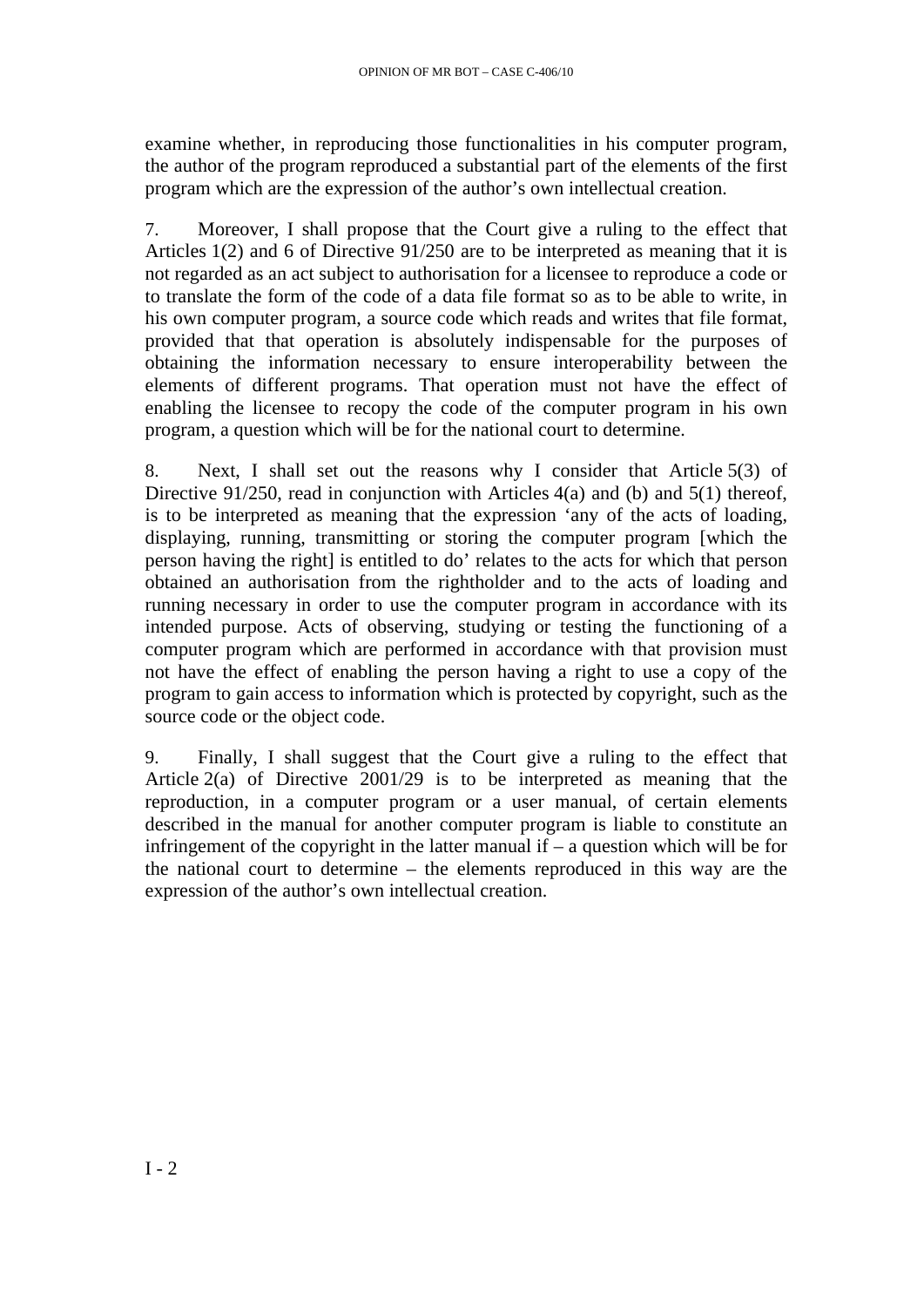### **I – The legal context**

#### A – *European Union law*

1. Directive 91/250

10. Directive 91/250 seeks to harmonise Member States' legislation in the field of legal protection of computer programs by defining a minimum level of protection. [4](#page-3-0)

11. The eighth recital in the preamble to the directive provides that, in respect of the criteria to be applied in determining whether or not a computer program is an original work, no tests as to the qualitative or aesthetic merits of the program should be applied.

12. The thirteenth recital in the preamble to Directive 91/250 provides that, for the avoidance of doubt, it has to be made clear that only the expression of a computer program is protected and that ideas and principles which underlie any element of a program, including those which underlie its interfaces, are not protected by copyright under that directive. In accordance with this principle of copyright, to the extent that logic, algorithms and programming languages comprise ideas and principles, those ideas and principles are not protected under that directive. [5](#page-3-1)

13. Article 1 of that Directive 91/250 is worded as follows:

'1. In accordance with the provisions of this Directive, Member States shall protect computer programs, by copyright, as literary works within the meaning of the Berne Convention for the Protection of Literary and Artistic Works. For the purposes of this Directive, the term "computer programs" shall include their preparatory design material.

2. Protection in accordance with this Directive shall apply to the expression in any form of a computer program. Ideas and principles which underlie any element of a computer program, including those which underlie its interfaces, are not protected by copyright under this Directive.

3. A computer program shall be protected if it is original in the sense that it is the author's own intellectual creation. No other criteria shall be applied to determine its eligibility for protection'.

14. Article 4 of that directive provides:

- <span id="page-3-0"></span> $4\frac{1}{2}$ – See the first, fourth and fifth recitals in the preamble to the directive.
- <span id="page-3-1"></span> $5^{\circ}$ See the fourteenth recital in the preamble to the directive.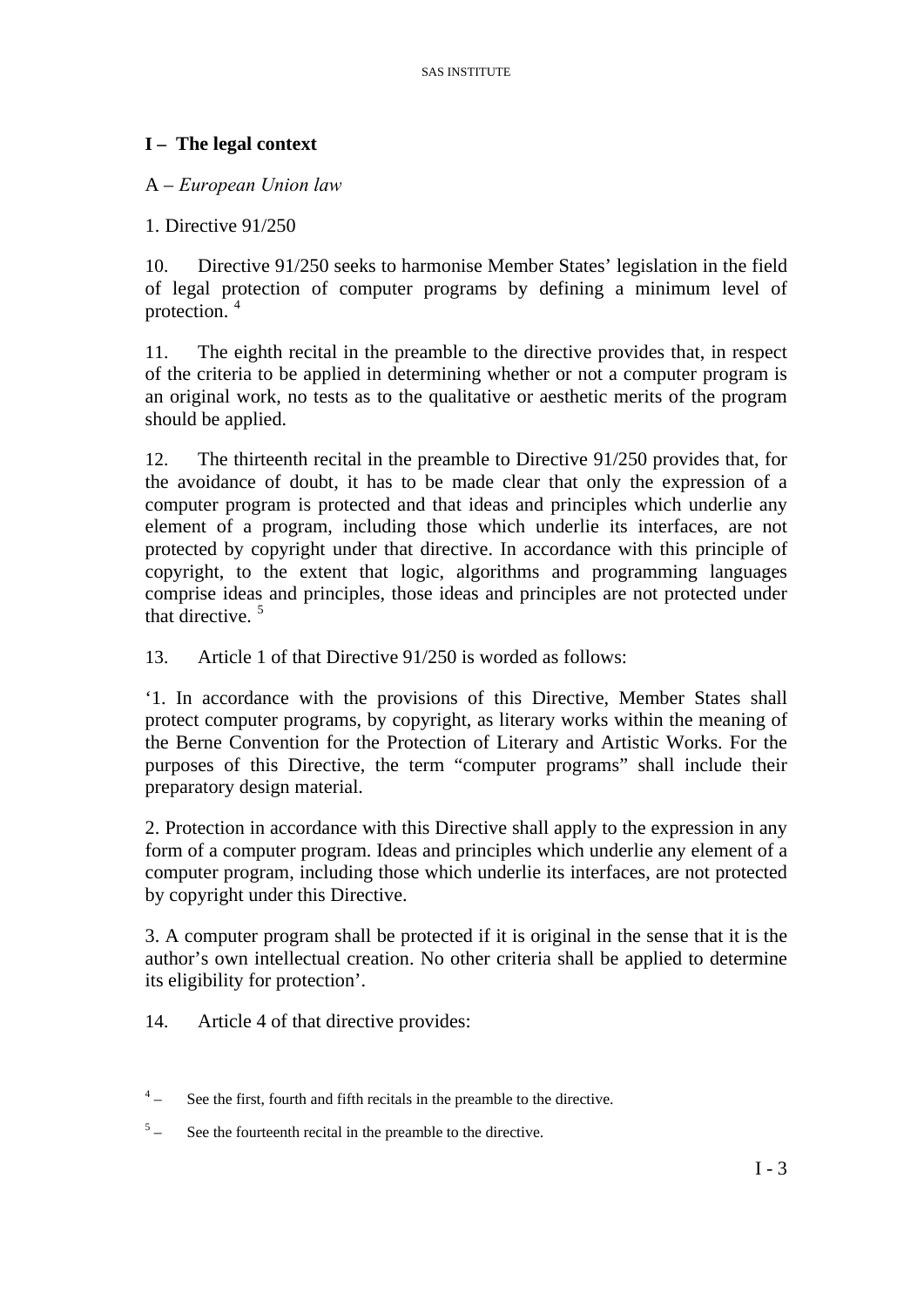'Subject to the provisions of Articles 5 and 6, the exclusive rights of the rightholder within the meaning of Article 2, shall include the right to do or to authorise:

- (a) the permanent or temporary reproduction of a computer program by any means and in any form, in part or in whole. Insofar as loading, displaying, running, transmission or storage of the computer program necessitate such reproduction, such acts shall be subject to authorisation by the rightholder;
- (b) the translation, adaptation, arrangement and any other alteration of a computer program and the reproduction of the results thereof, without prejudice to the rights of the person who alters the program;
- (c) any form of distribution to the public, including the rental, of the original computer program or of copies thereof. The first sale in the Community of a copy of a program by the rightholder or with his consent shall exhaust the distribution right within the Community of that copy, with the exception of the right to control further rental of the program or a copy thereof.'
- 15. Article 5 of Directive 91/250 provides as follows:

'1. In the absence of specific contractual provisions, the acts referred to in Article 4 (a) and (b) shall not require authorisation by the rightholder where they are necessary for the use of the computer program by the lawful acquirer in accordance with its intended purpose, including for error correction.

2. The making of a back-up copy by a person having a right to use the computer program may not be prevented by contract in so far as it is necessary for that use.

3. The person having a right to use a copy of a computer program shall be entitled, without the authorisation of the rightholder, to observe, study or test the functioning of the program in order to determine the ideas and principles which underlie any element of the program if he does so while performing any of the acts of loading, displaying, running, transmitting or storing the program which he is entitled to do'.

16. Article 6 of that directive is worded as follows:

'1. The authorisation of the rightholder shall not be required where reproduction of the code and translation of its form within the meaning of Article  $\hat{A}(a)$  and (b) are indispensable to obtain the information necessary to achieve the interoperability of an independently created computer program with other programs, provided that the following conditions are met:

(a) these acts are performed by the licensee or by another person having a right to use a copy of a program, or on their behalf by a person authorised to do so;

 $I - 4$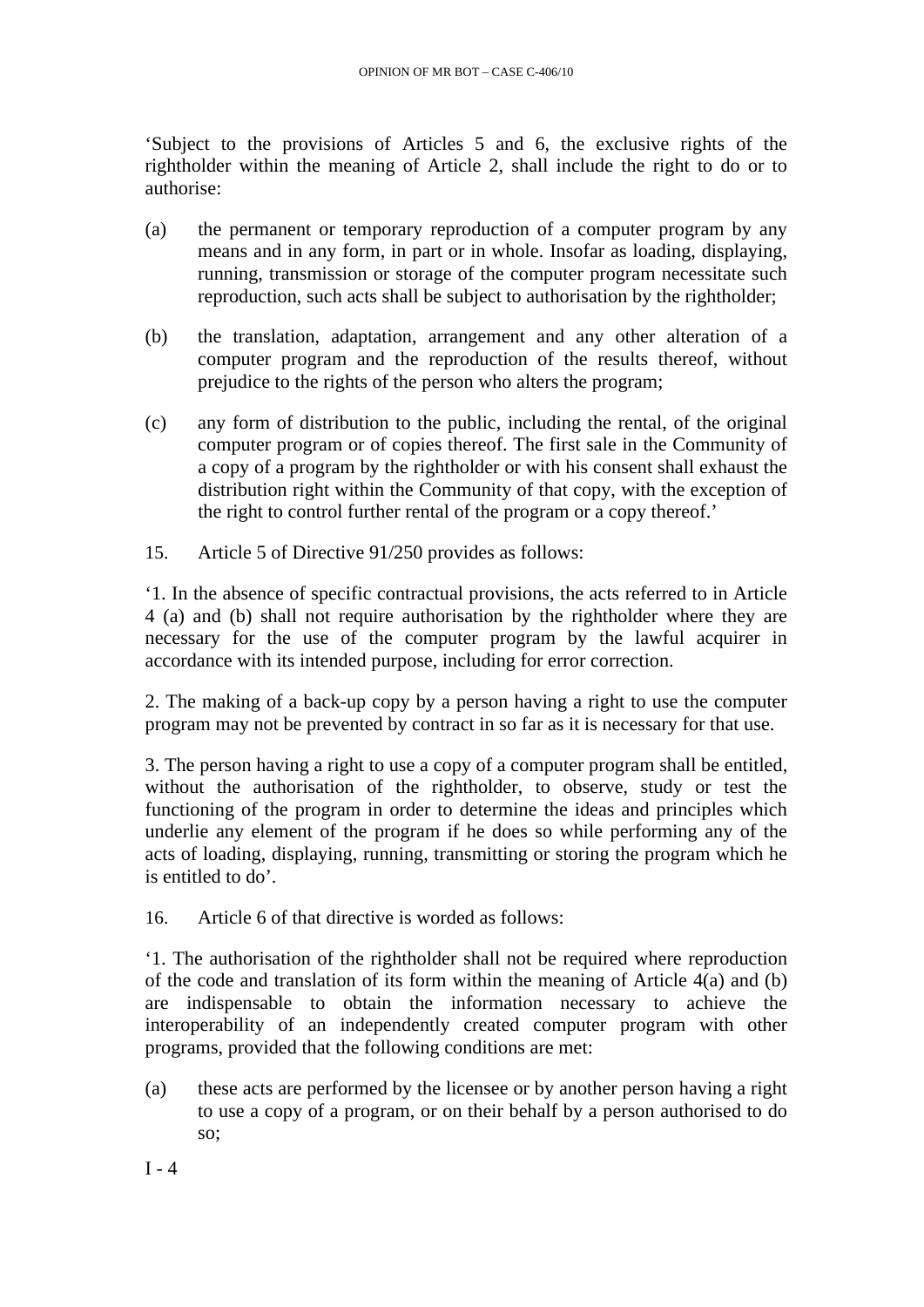(b) the information necessary to achieve interoperability has not previously been readily available to the persons referred to in subparagraph (a);

and

(c) these acts are confined to the parts of the original program which are necessary to achieve interoperability.

2. The provisions of paragraph 1 shall not permit the information obtained through its application:

(a) to be used for goals other than to achieve the interoperability of the independently created computer program;

…

3. In accordance with the provisions of the Berne Convention for the Protection of Literary and Artistic Works, the provisions of this Article may not be interpreted in such a way as to allow its application to be used in a manner which unreasonably prejudices the right holder's legitimate interests or conflicts with a normal exploitation of the computer program'.

17. Moreover, according to the second sentence of Article 9(1) of Directive 91/250, any contractual provisions contrary to Article 6 thereof or to the exceptions provided for in Article 5(2) and (3) of that directive are to be null and void.

2. Directive 2001/29

18. Directive 2001/29 concerns the legal protection of copyright and related rights in the framework of the internal market, with particular emphasis on the information society. [6](#page-5-0)

19. That directive applies without prejudice to the existing provisions relating, inter alia, to legal protection of computer programs.<sup>[7](#page-5-1)</sup>

20. Article 2(a) of Directive 2001/29 states that Member States are to provide authors with the exclusive right to authorise or prohibit direct or indirect, temporary or permanent reproduction by any means and in any form, in whole or in part, of their works.

- <span id="page-5-0"></span> $6 -$  See Article 1(1) of the directive.
- <span id="page-5-1"></span> $7\qquad$ – See Article 1(2)(a) of Directive 2001/29.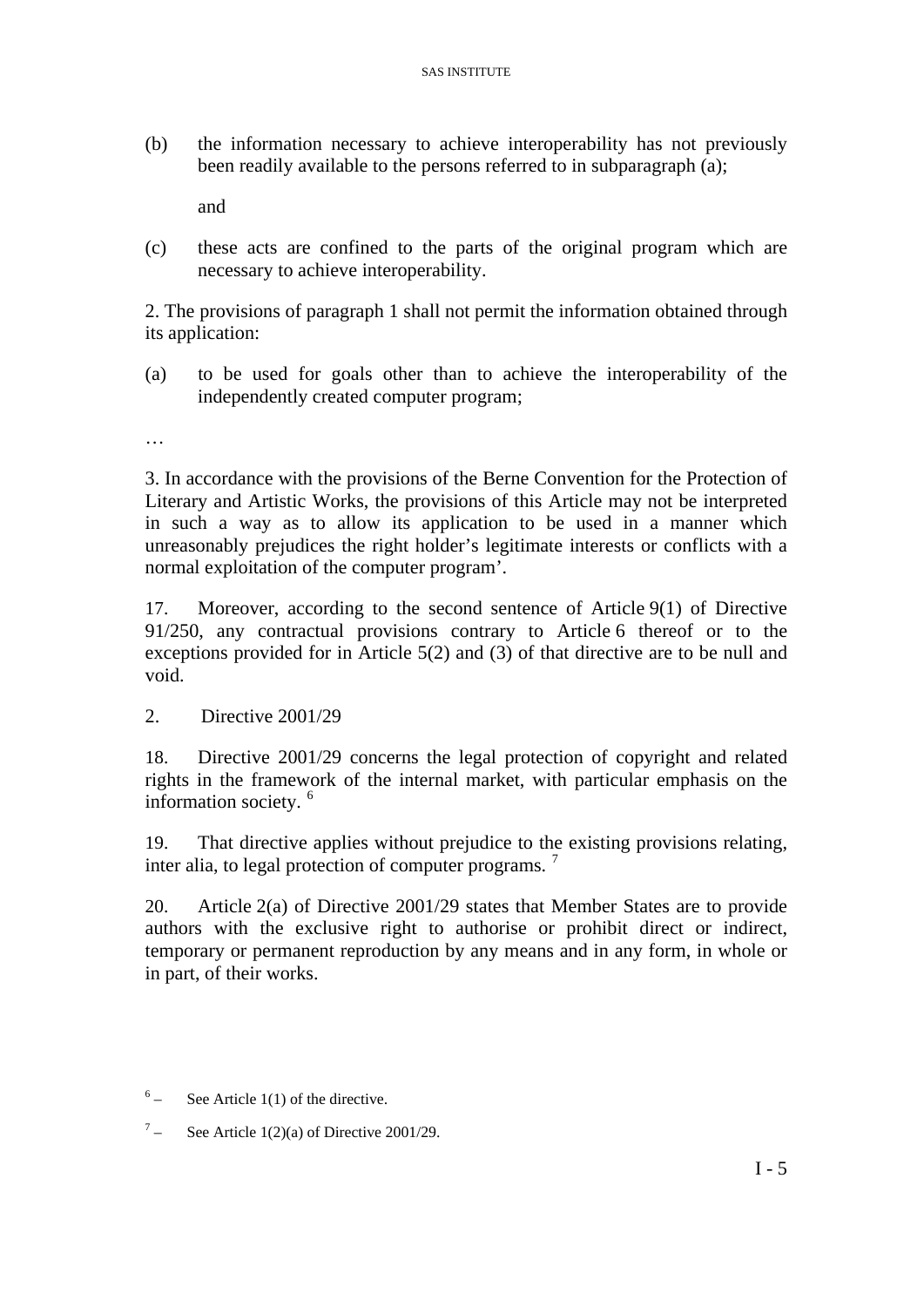### B – *National law*

21. Directives 91/250 and 2001/29 were transposed into national law by the Copyright, Designs and Patents Act 1988, as amended by the Copyright (Computer Programs) Regulations 1992 and by the Copyright and Related Rights Regulations 2003 ('the 1988 Act').

22. Section 1(1)(a) of the 1988 Act provides that copyright is a property right which subsists in original literary, dramatic, musical or artistic works. According to section  $3(1)(a)$  to (d) of the Act, 'literary work' means any work, other than a dramatic or musical work, which is written, spoken or sung and includes in particular a table or compilation other than a database, a computer program, preparatory design material for a computer program, and a database.

23. Section 16(1)(a) of the Act provides that the owner of the copyright in a work has the exclusive right to copy the work.

24. According to section 16(3)(a) and (b) of the 1988 Act, restrictions imposed by copyright in respect of acts performed on a work apply in relation to the work as a whole or any substantial part of it, either directly or indirectly.

25. Under section 17(2) of the Act, copying in relation to a literary, dramatic, musical or artistic work means reproducing the work in any material form. This includes storing the work in any medium by electronic means.

26. Section 50BA(1) of the 1988 Act, however, states that it is not an infringement of copyright for a lawful user of a copy of a computer program to observe, study or test the functioning of the program in order to determine the ideas and principles which underlie any element of the program if he does so while performing any of the acts of loading, displaying, running, transmitting or storing the program which he is entitled to do. Section 50BA(2) of the Act states that, where an act is permitted under subsection (1), it is irrelevant whether or not there exists any term or condition in an agreement which purports to prohibit or restrict the act in question.

# **II – Facts and main proceedings**

27. SAS Institute Inc. ('SAS Institute') has developed analytical software known as SAS ('the SAS System'). The SAS System is an integrated set of programs which enables users to carry out data processing and analysis tasks, and in particular statistical analysis. The core component of the SAS System is known as Base SAS. It enables users to write and run application programs to manipulate data. Such applications are written in a language known as SAS Language.

28. The functionality of Base SAS may be extended by the use of additional components. Three of those components are of particular relevance to the main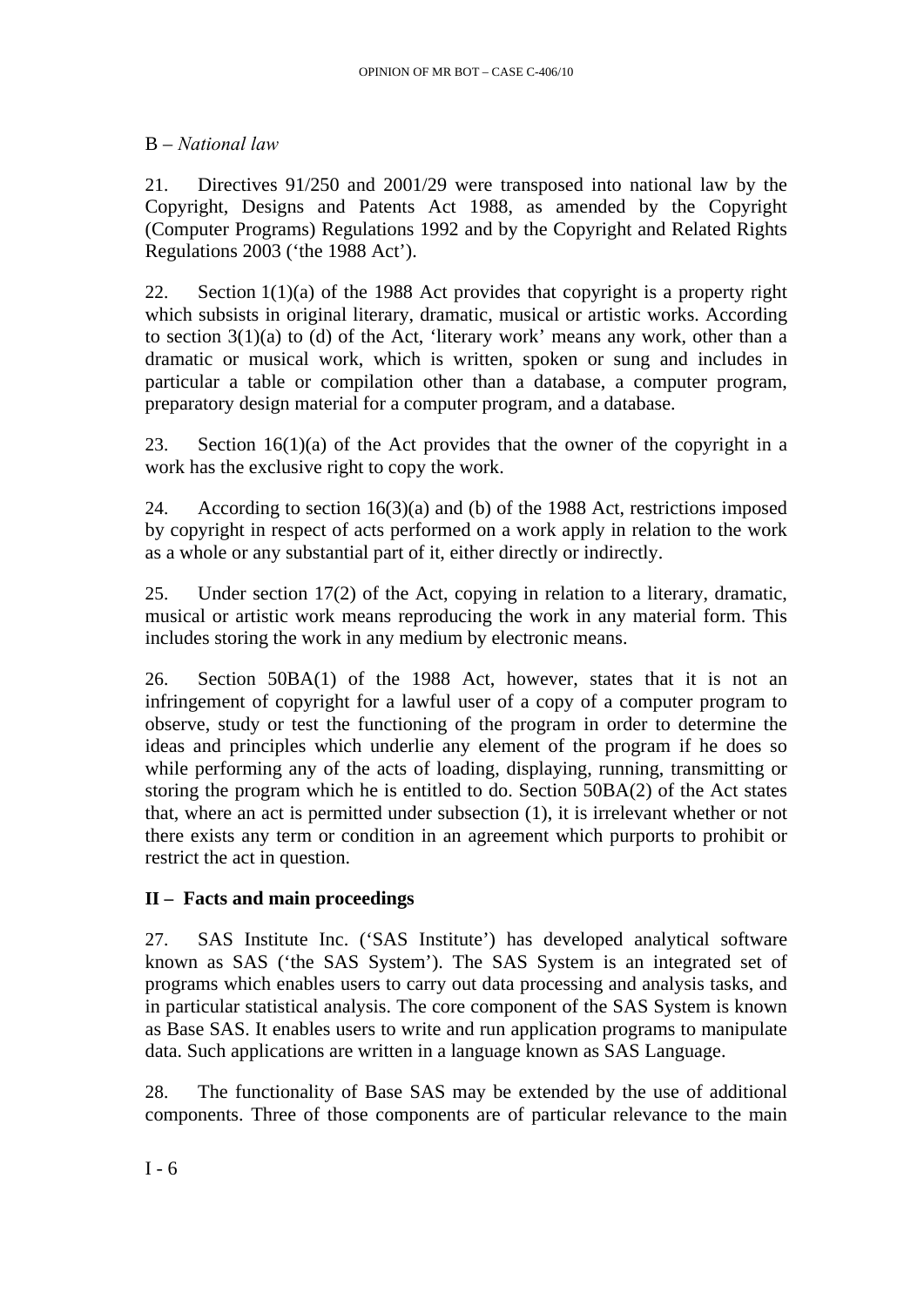proceedings. They are SAS/ACCESS, SAS/GRAPH and SAS/STAT (referred to together with Base SAS as 'the SAS components').

29. The referring court explains that, prior to the events giving rise to this dispute, the SAS Institute's customers had no alternative but to continue to acquire a licence to use the SAS components in order to be able to run their existing application programs in SAS language, and to create new ones. A customer wishing to change software supplier would need to re-write its existing application programs in a different language, which requires a considerable investment.

30. It was for that reason that World Programming Limited ('WPL') had the idea of creating an alternative computer program, the World Programming System ('the WPL System'), which enables users to run application programs written in SAS language.

31. WPL does not hide the fact that its intention was to emulate much of the functionality of the SAS components as closely as possible. It thus ensured that the same inputs  $\delta$  would produce the same outputs.  $\delta$  WPL wanted its customers' application programs to run in the same way on the WPL system as on the SAS components.

32. The referring court indicates that it is not established that, in doing so, WPL had access to the source code <sup>[10](#page-7-2)</sup> of the SAS components, copied any of the text of the source code or copied any of the structural design of the source code.

33. SAS Institute seeks an order that WPL's actions represent an infringement of its copyright in its computer programs. In two separate decisions, courts in the United Kingdom have ruled that it was not an infringement of the copyright in the source code of a computer program for a competitor of the right owner to study how the program functions and then to write its own program to emulate that functionality.

34. SAS Institute, challenging that approach, has brought an action before the referring court. Its principal claims are that WPL:

- copied the manuals for the SAS System ('the SAS Manuals') published by SAS Institute when creating the WPL System, thereby infringing its copyright in the SAS Manuals;
- <span id="page-7-0"></span> $8\phantom{.}$ – Inputs are the data entered by users.
- <span id="page-7-1"></span> $9 -$  Outputs are the results of the inputs processed by the computer program.
- <span id="page-7-2"></span><sup>10</sup> – Underlying a computer program is the source code written by the programmer. That code, composed of words, is intelligible to the human mind. However, it is not executable by the computer. To become so, it needs to be compiled so that it can be translated it into binary-form computer language, usually the figures 0 and 1. This is known as the object code.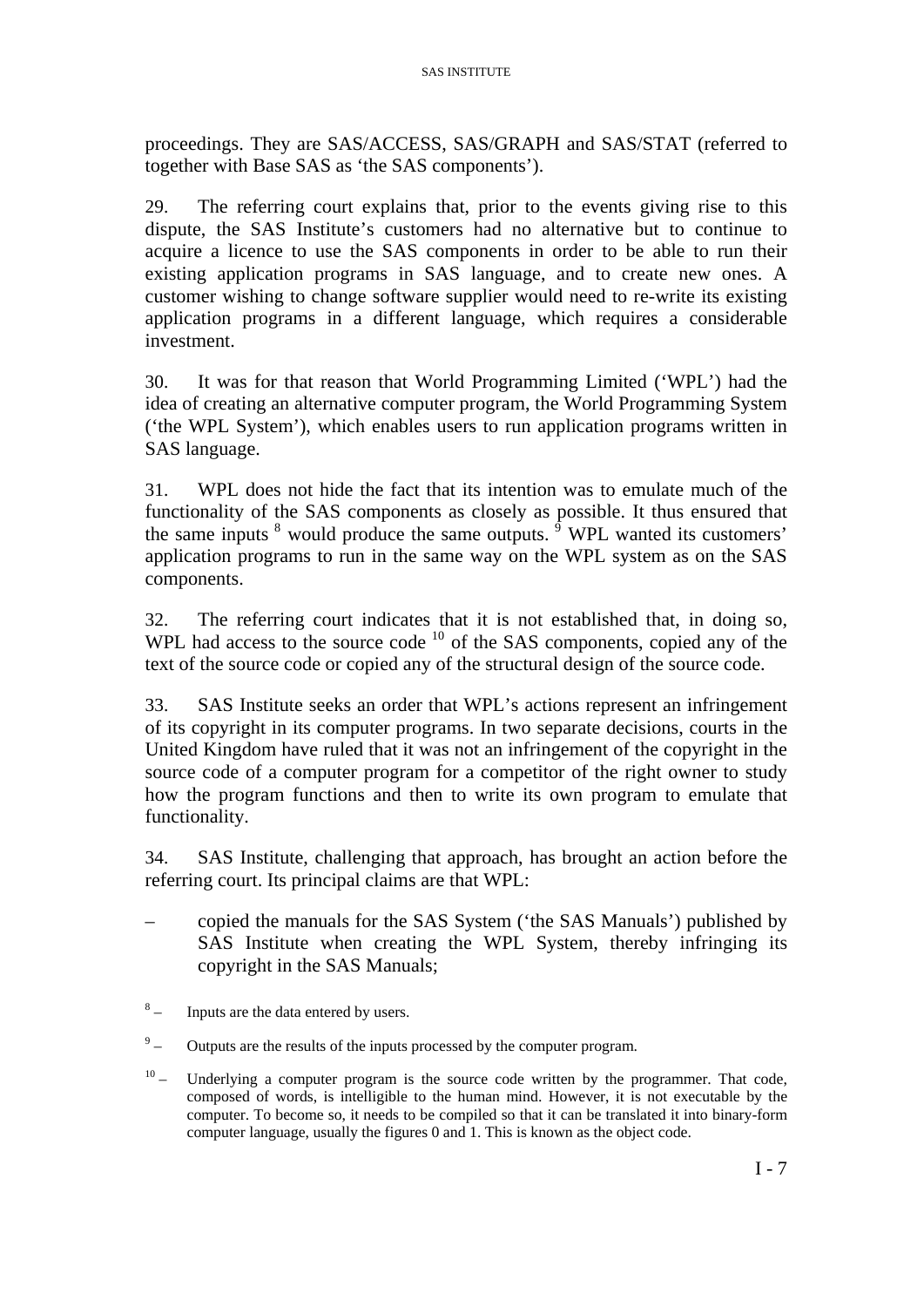- in so doing, indirectly copied the computer programs comprising the SAS components, thereby infringing its copyright in those components;
- used a version of the SAS system known as the 'Learning Edition', in breach of the terms of the licence relating to that version and the commitments made under that licence, and its copyright in that version; and
- infringed the copyright in the SAS Manuals by creating its own manual ('the WPL Manual').

### **III – The questions referred for a preliminary ruling**

35. The High Court of Justice of England and Wales (Chancery Division), having doubts as to the interpretation to be given to the provisions of European Union Law, decided to stay the proceedings and to refer the following questions to the Court for a preliminary ruling:

- '1. Where a computer program ("the First Program") is protected by copyright as a literary work, is Article  $1(2)$  [of Directive  $91/250$ ] to be interpreted as meaning that it is not an infringement of the copyright in the First Program for a competitor of the rightholder without access to the source code of the First Program, either directly or via a process such as decompilation of the object code, to create another program ("the Second Program") which replicates the functions of the First Program?
- 2. Is the answer to question 1 affected by any of the following factors:
	- (a) the nature and/or extent of the functionality of the First Program;
	- (b) the nature and/or extent of the skill, judgment and labour which has been expended by the author of the First Program in devising the functionality of the First Program;
	- (c) the level of detail to which the functionality of the First Program has been reproduced in the Second Program;
	- (d) if the source code for the Second Program reproduces aspects of the source code of the First Program to an extent which goes beyond that which was strictly necessary in order to produce the same functionality as the First Program?
- 3. Where the First Program interprets and executes application programs written by users of the First Program in a programming language devised by the author of the First Program which comprises keywords devised or selected by the author of the First Program and a syntax devised by the author of the First Program, is Article 1(2) [of Directive 91/250] to be interpreted as meaning that it is not an infringement of the copyright in the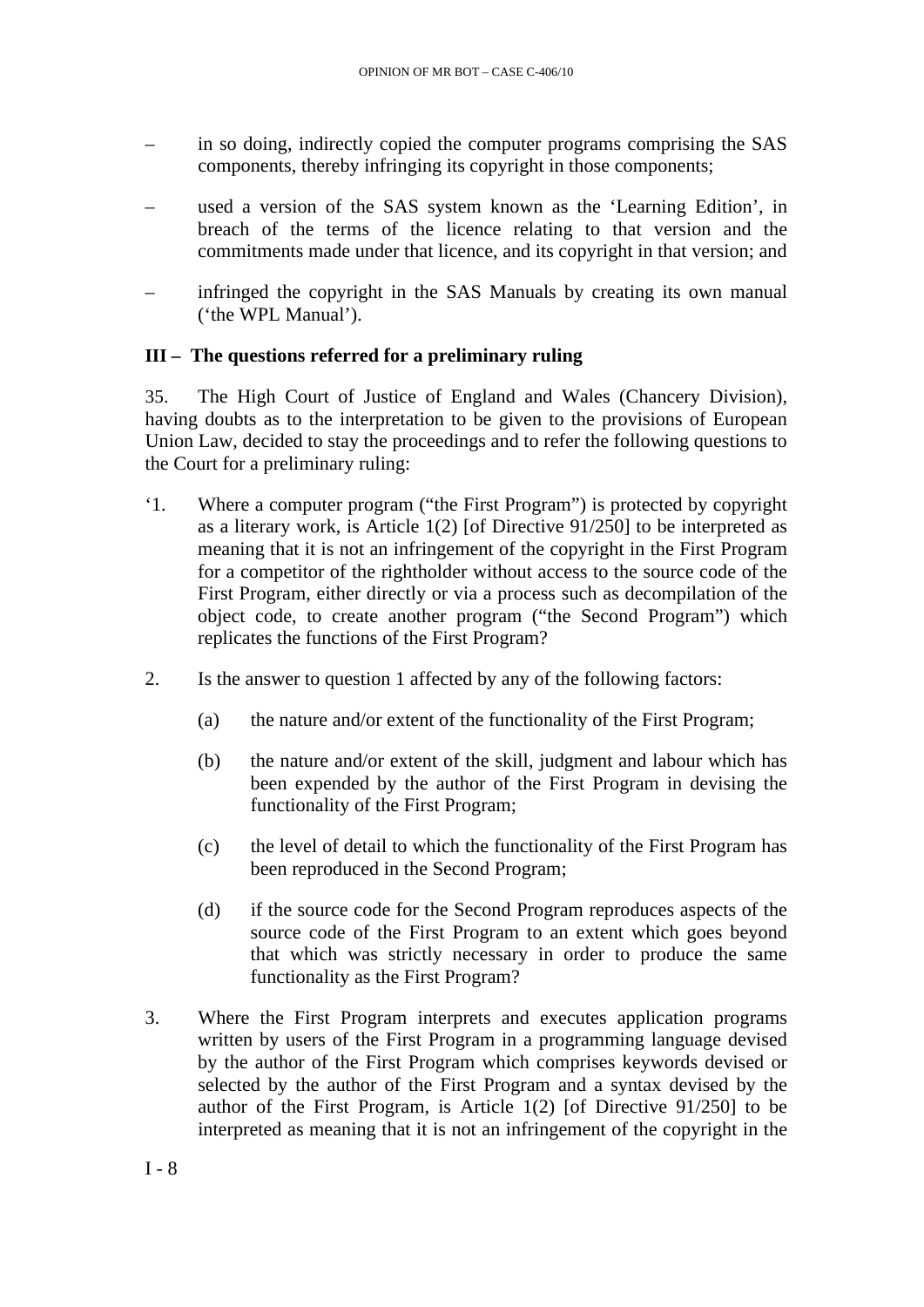First Program for the Second Program to be written so as to interpret and execute such application programs using the same keywords and the same syntax?

- 4. Where the First Program reads from and writes to data files in a particular format devised by the author of the First Program, is Article 1(2) [of Directive 91/250] to be interpreted as meaning that it is not an infringement of the copyright in the First Program for the Second Program to be written so as to read from and write to data files in the same format?
- 5. Does it make any difference to the answer to questions 1, 3 and 4 if the author of the Second Program created the Second Program by:
	- (a) observing, studying and testing the functioning of the First Program; or
	- (b) reading a manual created and published by the author of the First Program which describes the functions of the First Program ('the Manual'); or
	- $(c)$  both  $(a)$  and  $(b)$ ?
- 6. Where a person has the right to use a copy of the First Program under a licence, is Article 5(3) [of Directive 91/250] to be interpreted as meaning that the licensee is entitled, without the authorisation of the rightholder, to perform acts of loading, running and storing the program in order to observe, test or study the functioning of the First Program so as to determine the ideas and principles which underlie any element of the program, if the licence permits the licensee to perform acts of loading, running and storing the First Program when using it for the particular purpose permitted by the licence, but the acts done in order to observe, study or test the First Program extend outside the scope of the purpose permitted by the licence?
- 7. Is Article 5(3) [of Directive 91/250] to be interpreted as meaning that acts of observing, testing or studying of the functioning of the First Program are to be regarded as being done in order to determine the ideas or principles which underlie any element of the First Program where they are done:
	- (a) to ascertain the way in which the First Program functions, in particular details which are not described in the Manual, for the purpose of writing the Second Program in the manner referred to in question 1 …;
	- (b) to ascertain how the First Program interprets and executes statements written in the programming language which it interprets and executes (see question 3 …);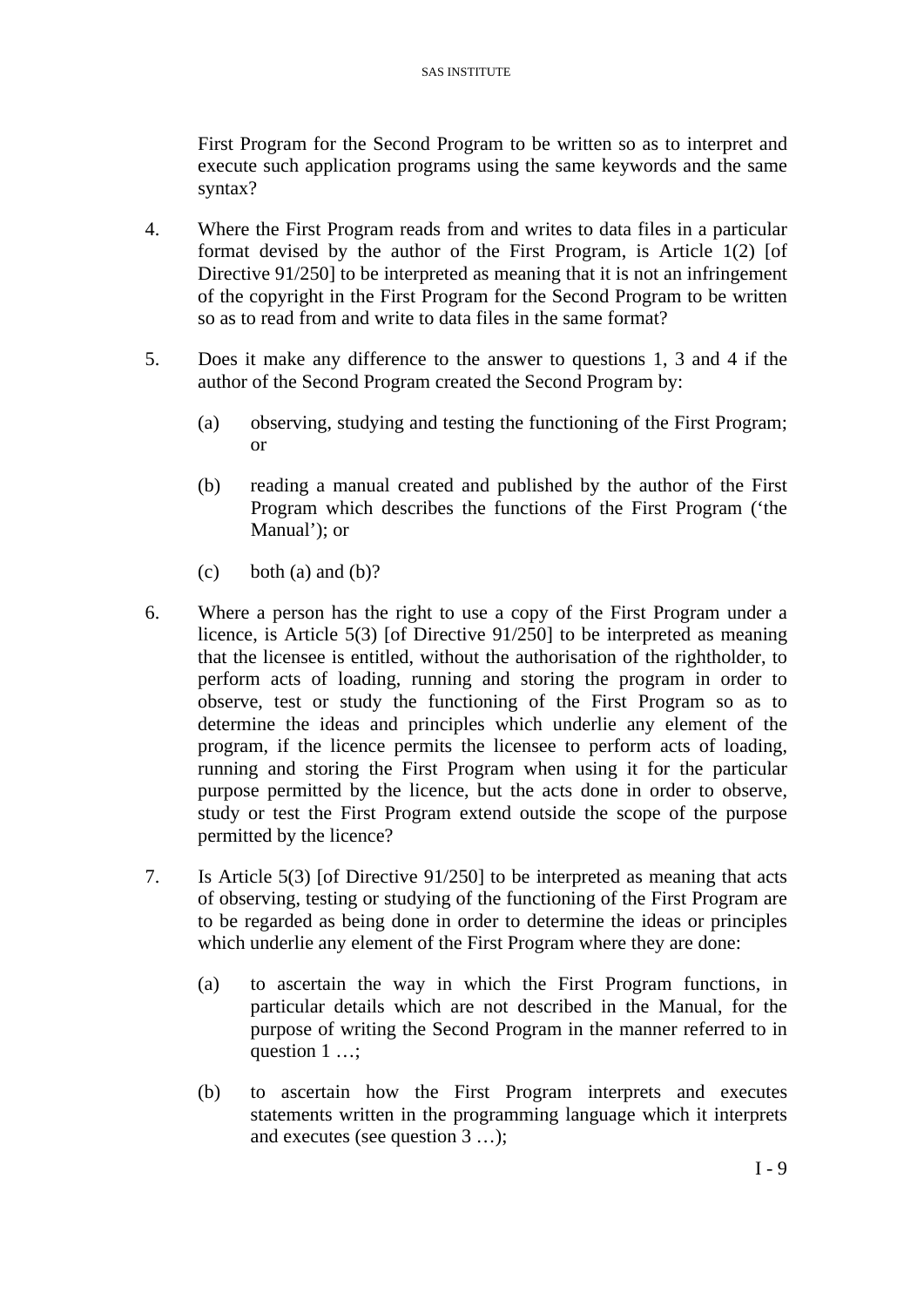- (c) to ascertain the formats of data files which are written to or read by the First Program (see question 4 … );
- (d) to compare the performance of the Second Program with the First Program for the purpose of investigating reasons why their performances differ and to improve the performance of the Second Program;
- (e) to conduct parallel tests of the First Program and the Second Program in order to compare their outputs in the course of developing the Second Program, in particular by running the same test scripts through both the First Program and the Second Program;
- (f) to ascertain the output of the log file generated by the First Program in order to produce a log file which is identical or similar in appearance;
- (g) to cause the First Program to output data (in fact, data correlating zip codes to States of the United States of America) for the purpose of ascertaining whether or not it corresponds with official databases of such data, and if it does not so correspond, to program the Second Program so that it will respond in the same way as the First Program to the same input data.
- 8. Where the Manual is protected by copyright as a literary work, is Article  $2(a)$  [of Directive  $2001/29$ ] to be interpreted as meaning that it is an infringement of the copyright in the Manual for the author of the Second Program to reproduce or substantially reproduce in the Second Program any of the following matters described in the Manual:
	- (a) the selection of statistical operations which have been implemented in the First Program;
	- (b) the mathematical formulae used in the Manual to describe those operations;
	- (c) the particular commands or combinations of commands by which those operations may be invoked;
	- (d) the options which the author of the First Program has provided in respect of various commands;
	- (e) the keywords and syntax recognised by the First Program;
	- (f) the defaults which the author of the First Program has chosen to implement in the event that a particular command or option is not specified by the user;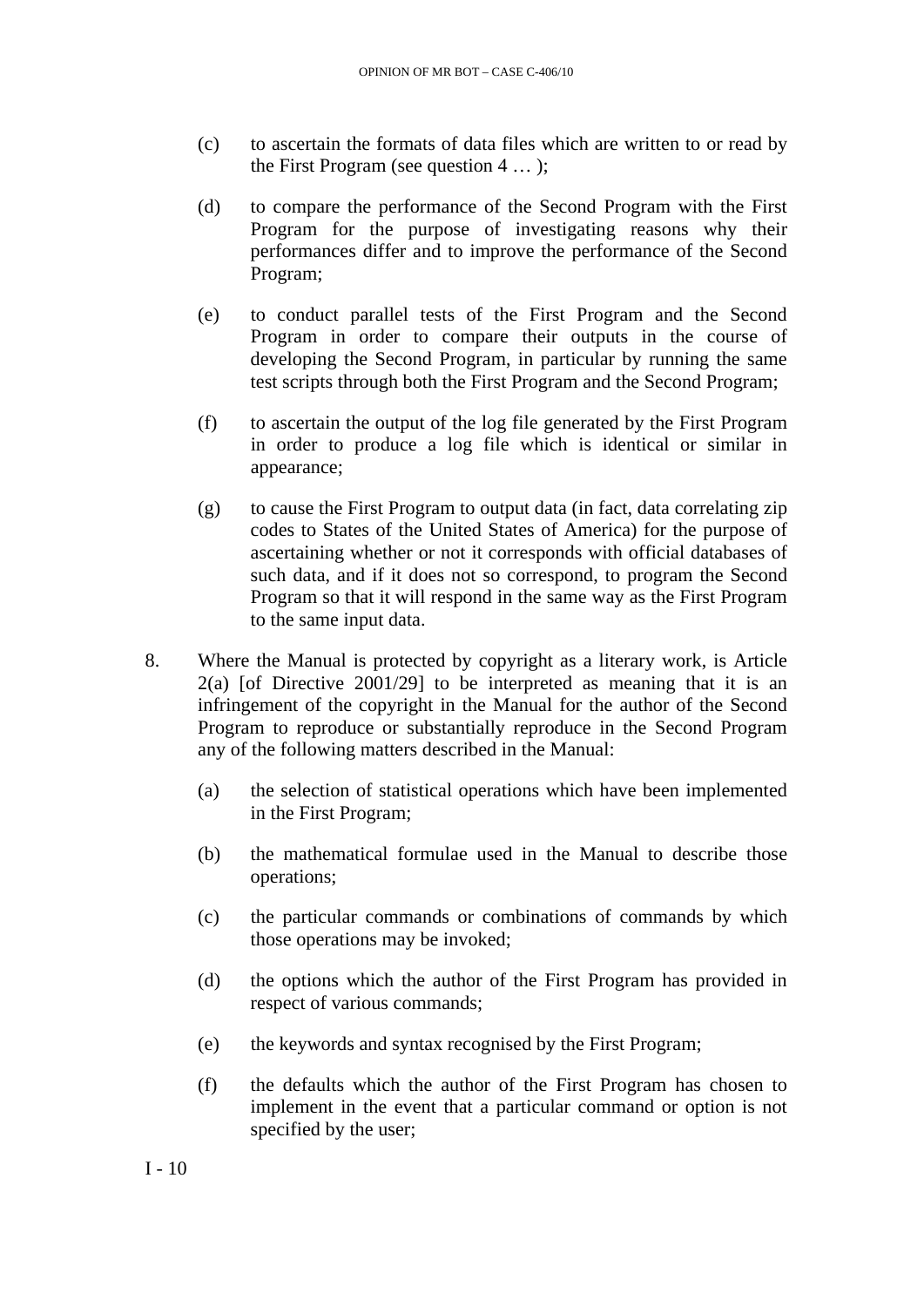- (g) the number of iterations which the First Program will perform in certain circumstances?
- 9. Is Article 2(a) [of Directive 2001/29] to be interpreted as meaning that it is an infringement of the copyright in the Manual for the author of the Second Program to reproduce or substantially reproduce in a manual describing the Second Program the keywords and syntax recognised by the First Program?'

# **IV – My analysis**

36. In my view, the questions referred by the High Court can be dealt with in the following way.

37. First, by questions 1 to 3, the referring court asks, in essence, whether Article 1(2) of Directive 91/250 is to be interpreted as meaning that the functionalities of a computer program and the programming language are regarded as the expression of that program and thus qualify for the copyright protection provided for by that directive.

38. Secondly, as I understand it, by question 4, the referring court seeks to ascertain whether, in reality, Articles 1(2) and (6) of that directive are to be interpreted as meaning that it is not regarded as an act subject to authorisation for a licensee to reproduce a code or to translate the form of the code of a data file format so as to be able to write, in his own computer program, a source code which reads and writes that file format.

39. Thirdly, by questions 5 to 7, the referring court asks the Court, in essence, to define the scope of the exception to the requirement to obtain authorisation from the rightholder which is provided for in Article 5(3) of Directive 91/250. In particular, it seeks to ascertain whether the expression 'any of the acts of loading, displaying, running, transmitting or storing the computer program [which the person having the right] is entitled to do' covers only the acts which the holder of the licence to use a computer program is authorised to perform under that licence and whether the purpose for which those acts are performed has an impact on the licensee's ability to rely on that exception.

40. Finally, by questions 8 and 9, the referring court seeks to ascertain, in essence, whether Article 2(a) of Directive 2001/29 is to be interpreted as meaning that the reproduction, in a computer program or a user manual, of certain elements described in the user manual for another computer program constitutes an infringement of the copyright in the latter manual.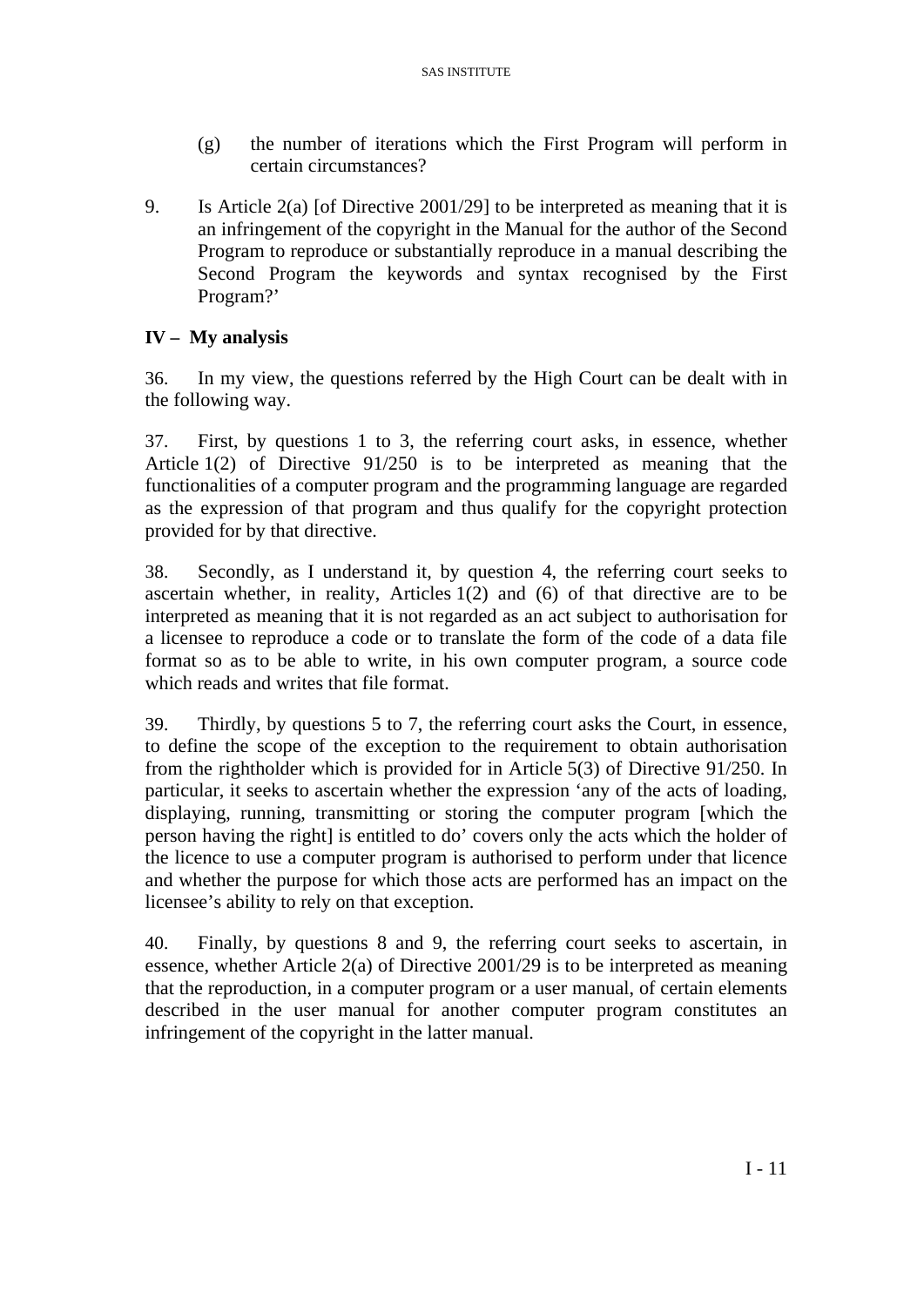A – *Protection of the functionalities of a computer program and the programming language under Article 1(2) of Directive 91/250* 

41. The questions raised by the referring court are in fact concerned with the object and scope of the protection conferred by Directive 91/250. In particular, the question here is whether the functionalities,  $11$  the programming language and the formats of data files in a computer program constitute the expression of that program and may, as such, be protected by copyright under that directive.

42. I would point out that Article 1(1) of Directive 91/250 provides that Member States are to protect computer programs as literary works. Protection by copyright applies to the expression in any form of a computer program and not to the ideas and principles which underlie any element of a computer program. <sup>[12](#page-12-1)</sup> The fourteenth recital in the preamble to that directive also states that, in accordance with that principle of copyright, to the extent that logic, algorithms and programming languages comprise ideas and principles, those ideas and principles are not protected under the directive.

43. That principle can also be found in the international texts. In particular, Article 2 of the World Intellectual Property Organisation (WIPO) Copyright Treaty [13](#page-12-2) provides that copyright protection extends to expressions and not to ideas, procedures, methods of operation or mathematical concepts as such.

44. The reason for this is that the originality of a work, which gives access to legal protection, lies not in an idea, which may be freely used, but in its expression.

45. With regard to computer programs, Directive 91/250 does not define the phrase 'expression in any form of a computer program'.

46. That lack of definition results from an express choice by the European Union legislature. In its proposal for the directive,  $14$  the European Commission states that '[i]t has been recommended by experts in the field that any definition in

- <span id="page-12-1"></span> $12 -$  See Article 1(2) of Directive 91/250.
- <span id="page-12-2"></span><sup>13</sup> – The Treaty, adopted in Geneva on 20 December 1996, was approved on behalf of the Community by Council Decision 2000/278/EC of 16 March 2000 (OJ 2000 L 89, p. 6).
- <span id="page-12-3"></span> $14 -$  Proposal for a Council Directive on the legal protection of computer programs [COM (1988) 816 final, 'the Proposal for a Directive'].

<span id="page-12-0"></span> $11 -$  The referring court appears to use the terms 'function' and 'functionality' indiscriminately in its questions and within the text of its order for reference. For reasons of clarity, I shall only use the term 'functionality' in this Opinion.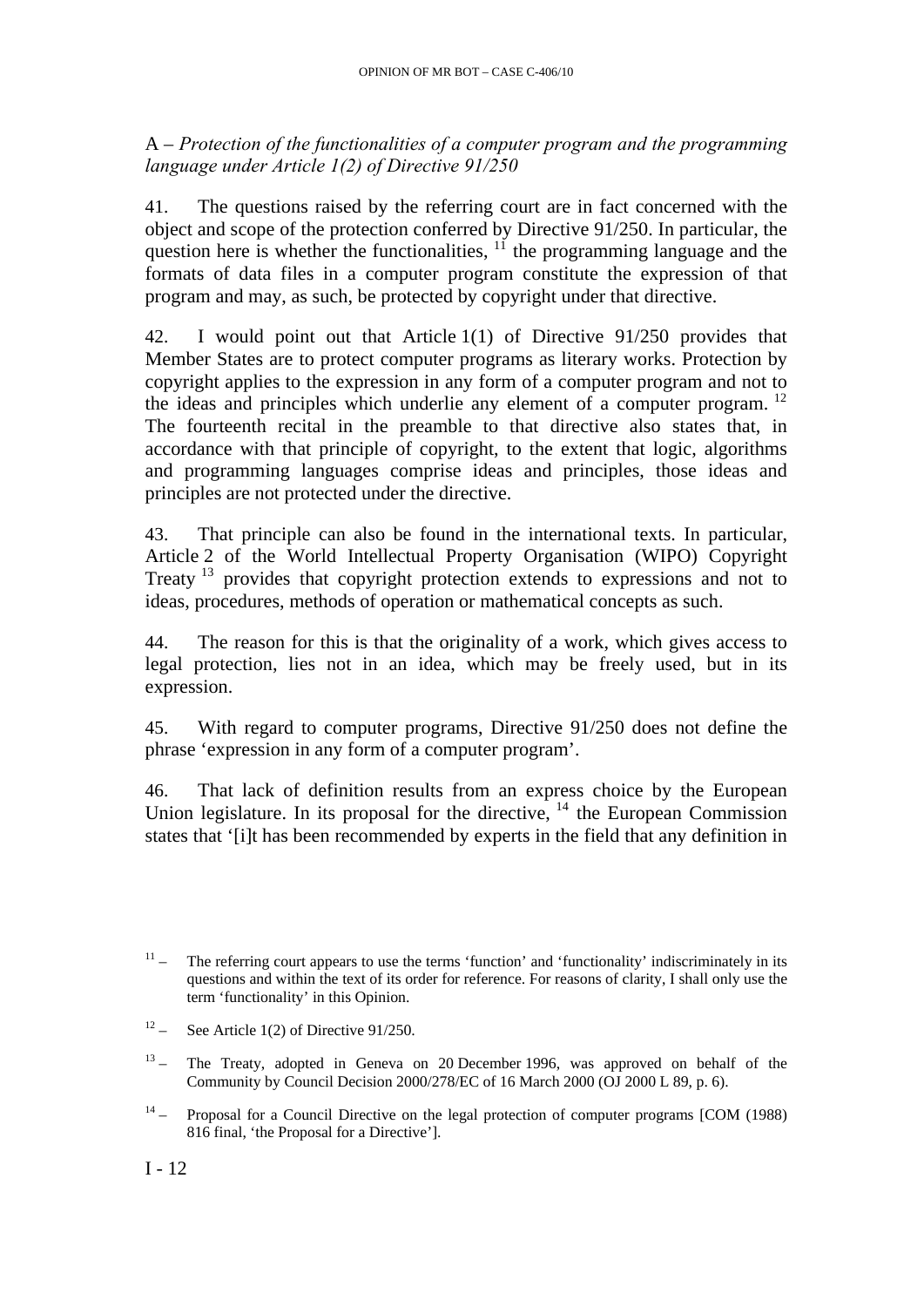a directive of what constitutes a program would of necessity become obsolete as future technology changes the nature of programs as they are known today'. [15](#page-13-0)

47. However, the European Union legislature did indicate that the elements of creativity, skill and inventiveness manifest themselves in the way in which the program is put together. The programmer defines the tasks to be performed by a computer program and carries out an analysis of the possible ways to achieve those results. The author of a computer program, like the author of a book, selects the steps to be taken and the way in which those steps are expressed gives the program its particular characteristics of speed, efficiency and even style. <sup>[16](#page-13-1)</sup>

48. Consequently, protection for a computer program is conceivable only from the point at which the selection and compilation of those elements are indicative of the creativity and skill of the author and thus set his work apart from that of other authors.  $1$ 

49. In *Bezpečnostní softwarová asociace*, [18](#page-13-3) the Court stated that the object of the protection conferred by Directive 91/250 is the expression in any form of a computer program which permits reproduction of that program in different computer languages, such as the source code and the object code. <sup>[19](#page-13-4)</sup> It also held that any form of expression of a computer program must be protected from the moment when its reproduction would engender the reproduction of the computer program itself, thus enabling the computer to perform its function. <sup>[20](#page-13-5)</sup>

50. The protection of a computer program is not therefore confined to the literal elements of that program, that is to say, the source code and the object code, but extends to any other element expressing the creativity of its author.

51. In this context, it is now appropriate to consider in turn whether the functionality of a computer program and the programming language can be regarded as the expression of a program and thus qualify for the protection provided for by Directive 91/250.

- <span id="page-13-1"></span>16 – See point 2.3 of the Proposal for a Directive.
- <span id="page-13-2"></span> $17 -$  See point 2.5 of the Proposal for a Directive.
- <span id="page-13-3"></span><sup>18</sup> – Case C-393/09 [2010] ECR I-0000.
- <span id="page-13-4"></span> $19 -$  Paragraph 35.
- <span id="page-13-5"></span> $20 -$  Paragraph 38.

<span id="page-13-0"></span> $15 -$  See the first subparagraph of Article 1(1), in Part Two of the Proposal for a Directive, entitled 'Particular provisions'.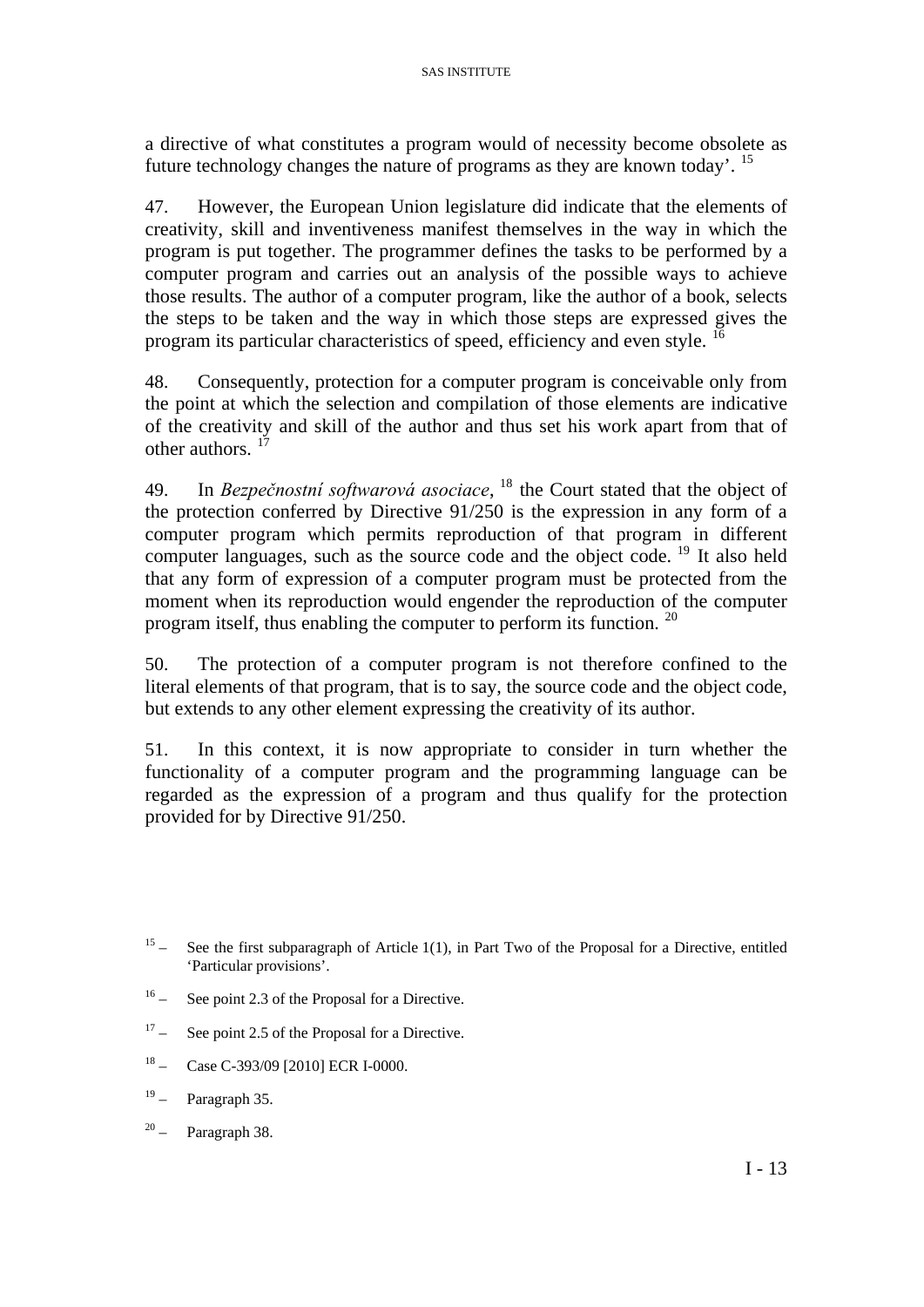1. Copyright protection for the functionalities of a computer program

52. The functionality of a computer program can be defined as the set of possibilities offered by a computer system, the actions specific to that program. In other words, the functionality of a computer program is the service which the user expects from it.

53. In my view, the functionalities of a computer program cannot, as such, form the object of copyright protection under Article 1(1) of Directive 91/250.

54. Let me give a specific example. Where a programmer decides to develop a computer program for airline ticket reservations, that software will contain a multitude of functionalities needed to make a booking. The computer program will have to be able, in turn, to find the flight requested by the user, check availability, book the seat, register the user's details, take online payment details and, finally, edit the user's electronic ticket.  $21$  All of those functionalities, those actions, are dictated by a specific and limited purpose. In this, therefore, they are similar to an idea. It is therefore legitimate for computer programs to exist which offer the same functionalities.

55. There are, however, many means of achieving the concrete expression of those functionalities and it is those means which will be eligible for copyright protection under Directive 91/250. As we have seen, creativity, skill and inventiveness manifest themselves in the way in which the program is drawn up, in its writing. The programmer uses formulae, algorithms which, as such, are excluded from copyright protection<sup>[22](#page-14-1)</sup> because they are the equivalent of the words by which the poet or the novelist creates his work of literature.  $^{23}$  $^{23}$  $^{23}$  However, the way in which all of these elements are arranged, like the style in which the computer program is written, will be likely to reflect the author's own intellectual creation and therefore be eligible for protection.

56. Moreover, this analysis appears to be confirmed by the preparatory work which led to Directive 91/250. In its Proposal for a Directive, the Commission explains that the main advantage of protecting computer programs by copyright is that such protection covers only the individual expression of the work and thus leaves other authors the desired latitude to create similar or even identical programs provided that they refrain from copying. [24](#page-14-3) This is particularly important

<span id="page-14-0"></span><sup>&</sup>lt;sup>21</sup> – See the judgment of the High Court of Justice of England and Wales of 30 July 2004 in *Navitaire Inc.* v *Easyjet* [2004] EWHC 1725 (Ch), paragraphs 116 and 117.

<span id="page-14-1"></span><sup>&</sup>lt;sup>22</sup> – See the fourteenth recital and Article 1(2) of Directive 91/250.

<span id="page-14-2"></span> $23 -$  See point 2.4 of the Proposal for a Directive.

<span id="page-14-3"></span> $24 -$  See point 3.7 of the Proposal for a Directive.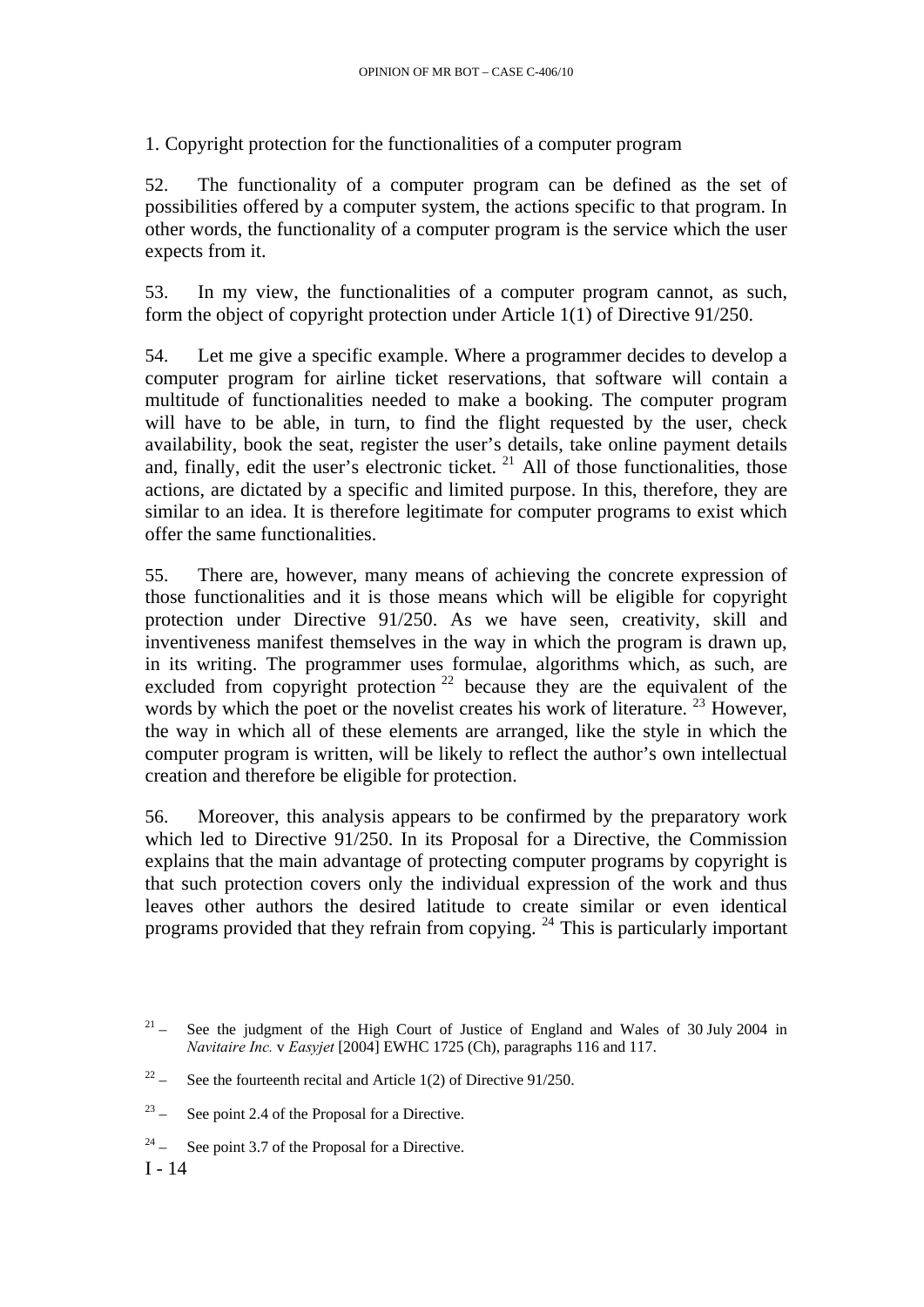because the number of available algorithms on which computer programs are based is considerable but not unlimited.  $25$ 

57. To accept that a functionality of a computer program can be protected as such would amount to making it possible to monopolise ideas, to the detriment of technological progress and industrial development.

58. Moreover, it is my understanding that the referring court is asking whether the reproduction of aspects of the source code, which relate to the functionality of a computer program, in the source code of another computer program constitutes an infringement of the author's exclusive copyright in the first program.

59. In my view, as is the case with other works that may be protected by copyright, the fact of reproducing a substantial part of the expression of the functionalities of a computer program may constitute an infringement of copyright.

60. In *Infopaq International*, [26](#page-15-1) the Court held that the various parts of a work enjoy protection under Article 2(a) of Directive 2001/29, provided that they contain some of the elements which are the expression of the intellectual creation of the author of the work.  $27$  Given that the computer program must be regarded as a literary work in its own right,  $28$  the same analysis must be adopted in relation to the elements that constitute the expression of its author's own intellectual creation.

61. In addition, the referring court asks whether the nature and extent of a functionality of a computer program reproduced in another computer program, or the level of detail to which that functionality has been reproduced, may have an impact on such an analysis.

62. I do not think that this is the case.

63. Let us return to the example of the computer program for the reservation of airline tickets. The structure of the program will define the program's functionalities and describe the combination of those functionalities. The very function of the program, that is to say, to enable the user to obtain an airline ticket, will dictate that combination. It will have to enable the user to check whether the flight exists and, if so, on what date and at what time, whether there are any seats left, and so on. Whatever its nature and scope may be, it is my view that the functionality, or indeed the combination of several functionalities, continues to be comparable to an idea and cannot therefore be protected, as such, by copyright.

- <span id="page-15-1"></span>26 – Case C-5/08 [2009] ECR I-6569.
- <span id="page-15-2"></span> $27 -$  Paragraph 39.

<span id="page-15-3"></span><sup>28</sup> – See Article 1(1) of Directive 91/250. See also Article 1(2) of the Proposal for a Directive.

<span id="page-15-0"></span><sup>25 –</sup> *Idem*.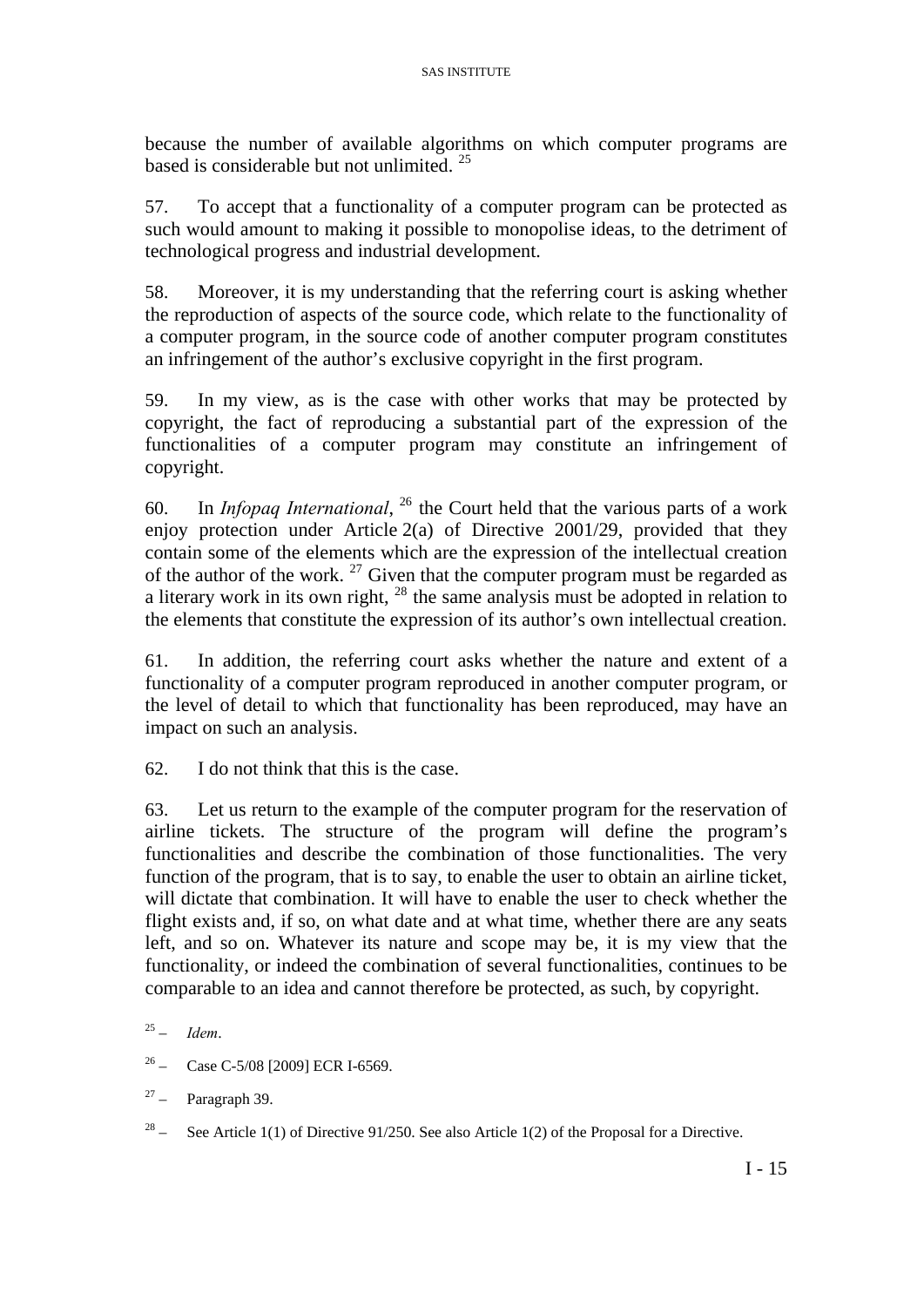64. Similarly, it is my opinion that the foregoing analysis cannot be called in question by the nature and extent of the skill, judgment and labour expended in devising the functionality of a computer program.

65. It should be recalled that Article 1(3) of Directive 91/250 provides that a computer program is to be protected if it is original in the sense that it is the author's own intellectual creation. That provision states that no other criteria are to be applied to determine its eligibility for protection.<sup>[29](#page-16-0)</sup> In particular, the eighth recital in the preamble to that directive states that, in respect of the criteria to be applied in determining whether or not a computer program is an original work, no tests as to the qualitative or aesthetic merits of the program should be applied.

66. I take the view, therefore, that, in order to determine whether a computer program is eligible for legal protection under copyright, account should be taken not of the time and work devoted to devising the program nor of the level of skill of its author but of the degree of originality of its writing.

67. In this case, it will be for the national court to examine whether, in reproducing the functionalities of the SAS components, WPL reproduced, in its WPL System, a substantial part of the elements of those components which are the expression of the intellectual creation of the author of those components.

2. Copyright protection for the programming language

68. The referring court also asks whether the programming language of a computer program may be protected by copyright under Directive  $91/250$ . <sup>[30](#page-16-1)</sup> WPL has, after all, designed its WPL system in such a way that it is able to interpret and execute instructions written in SAS language.

69. As we have seen, a computer program is first compiled in the form of a source code. That code is written in a programming language which will act as a translator between the user and the computer. It enables the user to write instructions in a language that he himself understands. The referring court explains that SAS language consists of statements, expressions, options, formats and functions expressed in tokens, that is to say, strings of characters used in accordance with certain conventions. One of the main types of token in SAS language is names, for example, LOGISTIC and UNIVARIATE. The referring court adds that SAS language has its own syntax and keywords. [31](#page-16-2)

70. According to Patrick Roussel, 'a programming language as such is similar to a scientific work, a theoretical construction the purpose of which is to organise,

 $I - 16$ 

<span id="page-16-0"></span><sup>&</sup>lt;sup>29</sup> – See also Article 1(3) of the Proposal for a Directive.

<span id="page-16-1"></span> $30 -$  See paragraphs 67 to 69 of the order for reference.

<span id="page-16-2"></span> $31 -$  See paragraph 11 of the order for reference.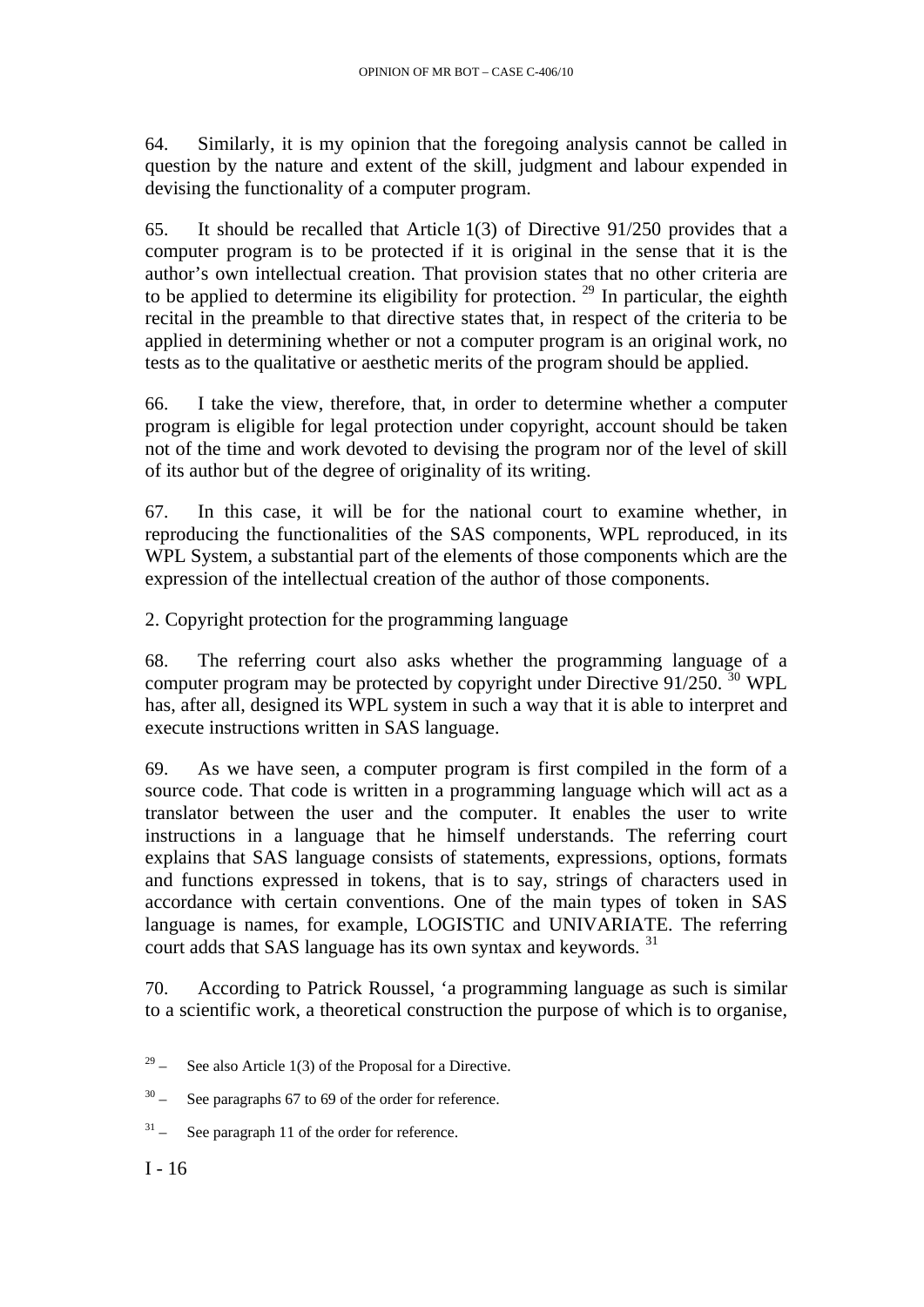define and convey knowledge with the aim of writing software sources in a wording which can be understood by human beings and can be easily transformed into instructions performed by a computer. The programming language devises specific methods to be used and facilitates the thinking necessary in order to write and formalise computer source programs. Its purpose, unlike that of a program, is not to get a computer to produce a particular result but to set the rules for formulating a program which will enable a result to be achieved'. [32](#page-17-0)

71. It seems to me, therefore, that programming language is a functional element which allows instructions to be given to the computer. As we have seen with SAS language, programming language is made up of words and characters known to everyone and lacking any originality. In my opinion, programming language must be regarded as comparable to the language used by the author of a novel. It is therefore the means which permits expression to be given, not the expression itself.

72. Accordingly, I do not think that it can, as such, be regarded as the expression of a computer program and thus be eligible for copyright protection under Directive 91/250.

73. In my view, the foregoing analysis is not called into question by the fact that the fourteenth recital in the preamble to that directive states that, to the extent that logic, algorithms and programming languages comprise ideas and principles, those ideas and principles are not protected under the directive. SAS Institute considers that, if interpreted *a contrario*, that recital shows that the programming language is not excluded from copyright protection on computer programs.

74. As I see it, in reality, that recital simply restates the principle that copyright protects the expression of ideas rather than the ideas themselves. Programming language cannot therefore be protected as such. On the other hand, given that the source code of a computer program is written in a programming language, it is that expression by the programming language that will be eligible for protection under Article 1 of Directive 91/250.

75. In the light of the foregoing, I consider that programming language as such does not constitute a form of expression of the computer program which is eligible for copyright protection under that provision.

76. In the light of all the foregoing considerations, I take the view that Article 1(2) of Directive 91/250 is to be interpreted as meaning that the functionalities of a computer program and the programming language are not eligible, as such, for copyright protection. It will be for the national court to examine whether, in reproducing those functionalities in his computer program,

<span id="page-17-0"></span><sup>32 –</sup> See Roussel, P., 'La maîtrise d'un langage de programmation s'acquiert par la pratique', *Revue Communication Commerce électronique* No. 4, April 2005, study 15.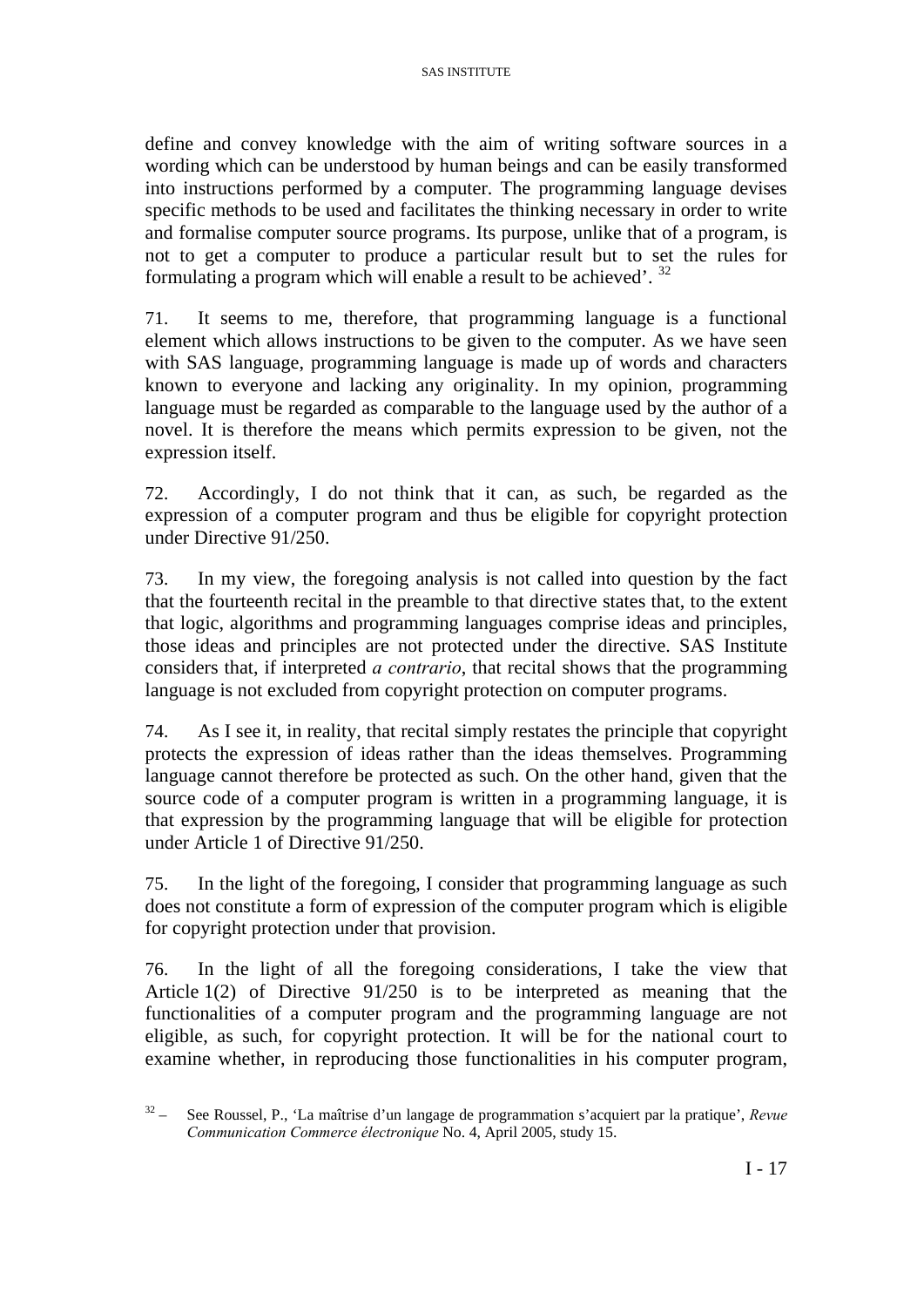the author of the program has reproduced a substantial part of the elements of the first program which are the expression of its author's own intellectual creation.

## B – *Protection for the formats of data files by Article 1(2) of Directive 91/250*

77. By its question, the referring court asks whether, in essence, WPL has committed an infringement of copyright by deciphering enough of the format of the SAS data files to be able to write a source code, in its own computer program, which reads and writes data files in the same format.

78. That question prompts me to consider in turn the questions whether, as a logic interface,  $33$  the format of data files is an expression of the computer program eligible for protection under Directive 91/250 and whether, in that capacity, it may be subjected, under Article 6 of the directive, to an act of decompilation with a view to achieving interoperability between the elements of different computer programs.

79. SAS Institute describes the formats of data files as follows. The SAS System stores data in files and retrieves data from them. To do so, the system uses a number of data formats, formats which have been devised by SAS Institute. Those formats may be regarded as blank forms which are to be filled with the customer's data by the SAS System and which contain specific locations in which particular information must be written in order for the system to read and write the file correctly.<sup>[34](#page-18-1)</sup>

80. To enable its program to access the user data stored in the SAS data file format, WPL has designed its program in such a way that it can understand and interpret that format.

81. As I see it, Directive 91/250 does not exclude interfaces from copyright protection. It merely states, in the thirteenth recital, that ideas and principles which underlie the various elements of a program, including those which underlie its interfaces, are not protected by copyright under the directive.

82. Like SAS Institute, I take the view that the format of SAS data files is an integral part of its computer program. Furthermore, the eleventh recital in the preamble to Directive 91/250 states that the parts of the program which provide for interconnection and interaction between elements of software and hardware are generally known as 'interfaces'. As part of the computer program, the interface – here, the elements which create, write and read the format of SAS data files – is therefore expressed in source code in the program. Consequently, if the expression of the interface constitutes a substantial part of the expression of the

<span id="page-18-0"></span> $33 -$  The parties and the referring court appear to accept that the format of SAS data files is a logic interface.

<span id="page-18-1"></span> $34 -$  See paragraph 96 of SAS Institute's written observations.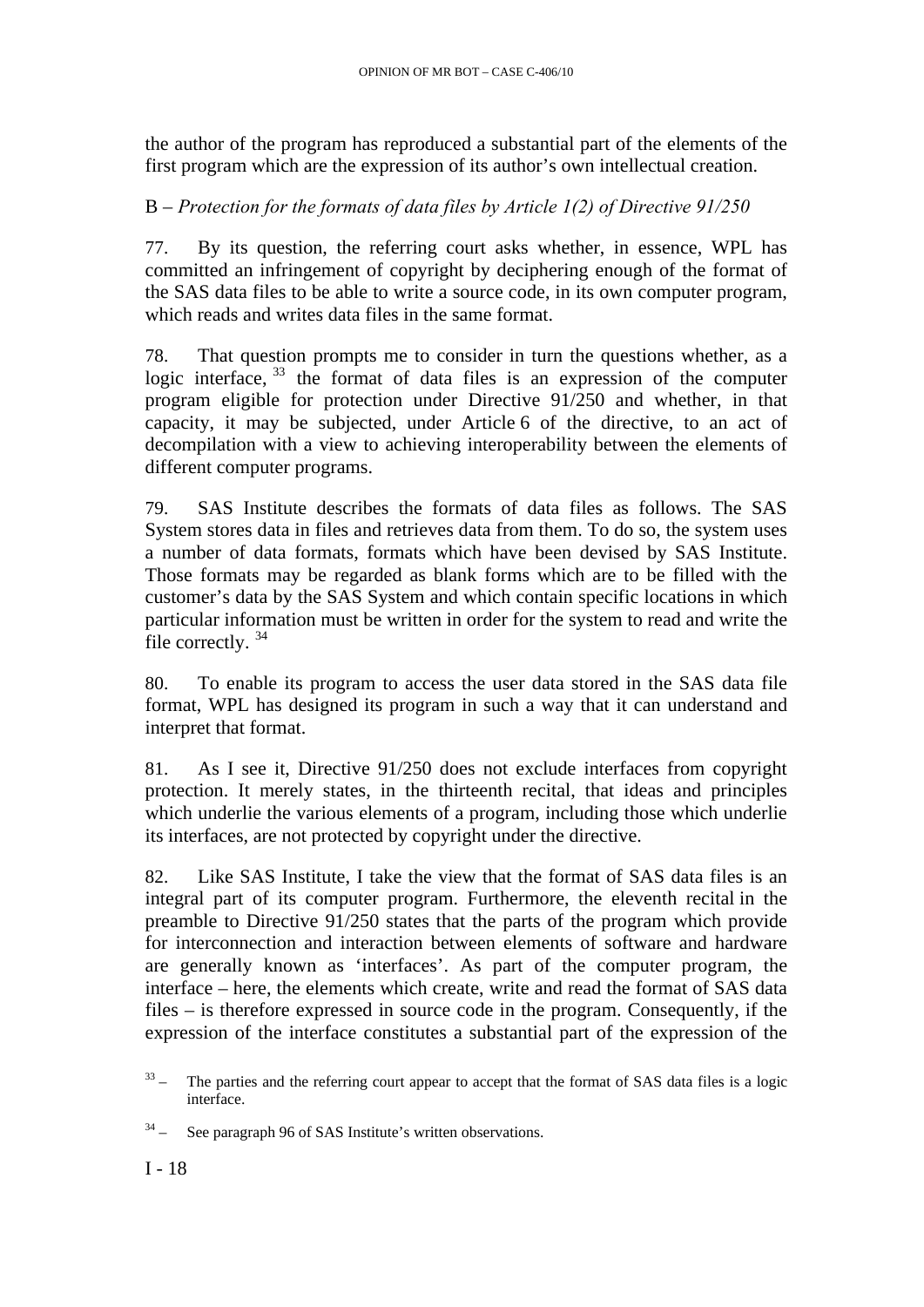computer program, as we have seen in points 59 and 60 of this Opinion, it is eligible for copyright protection under Directive 91/250.

83. That said, the question now is whether, under Article 6 of Directive 91/250, WPL was entitled to perform an act of decompilation in order to achieve interoperability between the SAS System and its WPL System.

84. The interface allows there to be interoperability – that is to say, the ability to exchange information and mutually to use that information  $35 35 -$  between elements of different computer programs.<sup>[36](#page-19-1)</sup> Article 6(1) of Directive 91/250 provides, subject to certain conditions, that the authorisation of the holder of copyright in a computer program is not to be required where reproduction of the code and translation of its form within the meaning of Article 4(a) and (b) of the directive are indispensable to obtain the information necessary to achieve the interoperability of an independently created computer program with other programs. This is known as decompilation.

85. Article 6(1) of Directive 91/250 constitutes an exception to the exclusive copyright held by the author of a computer program and, in my view, is to be interpreted strictly. In this regard, the European Union legislature was at pains to specify, in the twenty-first and twenty-third recitals in the preamble to the directive, that decompilation may be contemplated in very specific circumstances only and may not be used in such a way as to prejudice the legitimate interests of the rightholder or to conflict with a normal exploitation of the program.

86. Consequently, decompilation may be considered where it is performed by the licensee, where the information necessary to achieve interoperability has not previously been made readily and promptly accessible to the licensee and where it is confined to the parts of the original program which are necessary to achieve interoperability. [37](#page-19-2)

87. In my view, the use of the terms 'indispensable' and 'necessary' illustrates the desire of the European Union legislature to make decompilation an exceptional act. To my mind, the licensee will have to demonstrate the absolute necessity of reproducing the code or of translating the form of the code for the purposes of interoperability with the elements of his own program.

88. Finally, it is my view that decompilation must not have the effect of enabling the licensee to recopy the code of the computer program in his own program. Article 6(1) of Directive 91/250 provides that such a process may be

<span id="page-19-0"></span> $35 -$  See the twelfth recital in the preamble to Directive 91/250.

<span id="page-19-1"></span> $36 -$  See the eleventh recital in the preamble to that directive.

<span id="page-19-2"></span> $37 -$  See Article 6(1)(a) to (c) of Directive 91/250.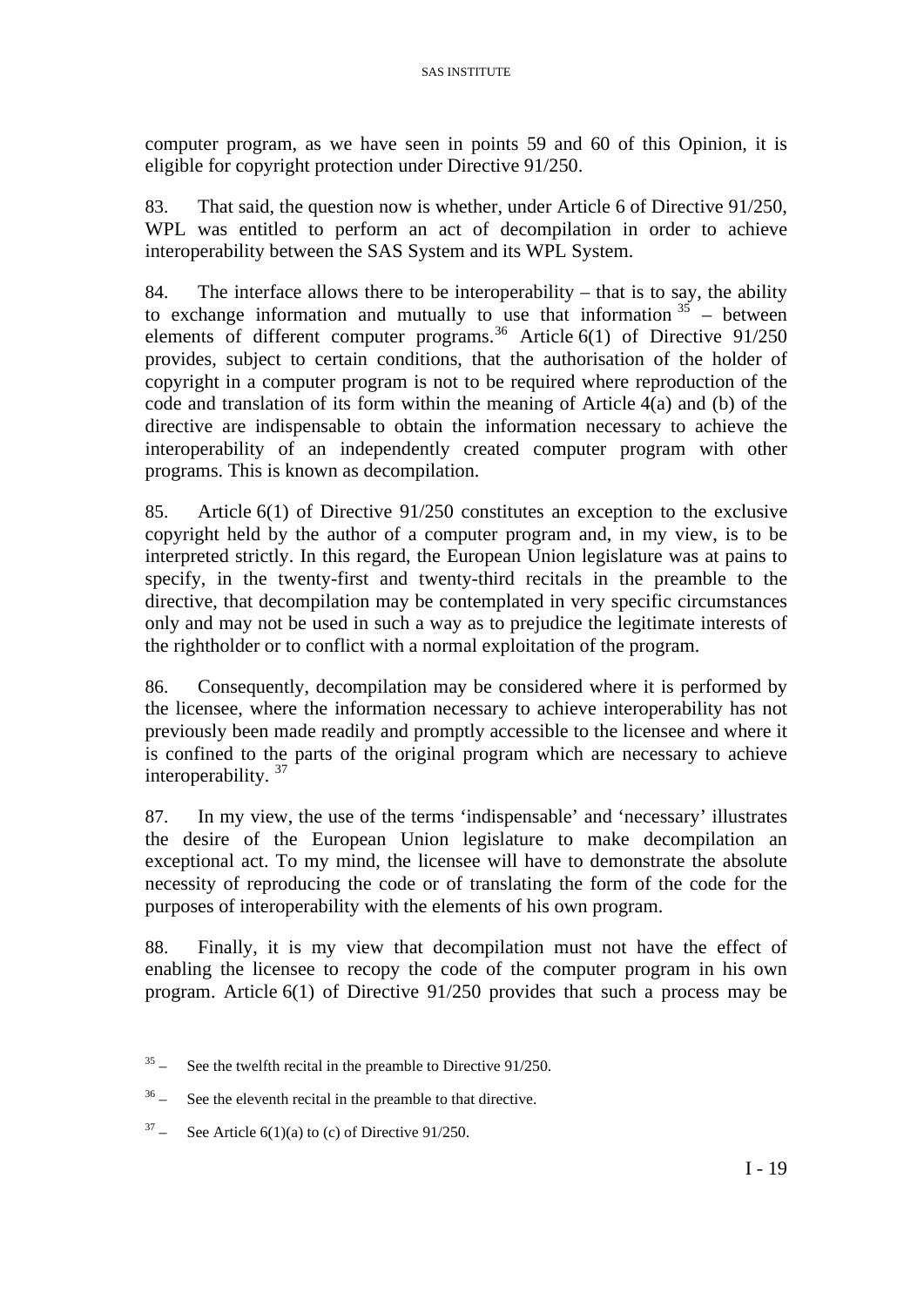used '*to obtain the information necessary to achieve … interoperability*' [38](#page-20-0) between elements of different computer programs. It does not provide for authorisation to recopy the code of the computer program.

89. In any event, it will be for the national court to examine whether the conditions listed in Article 6(1)(a) to (c) of that directive are met.

90. In the light of the foregoing, it is my view that Articles 1(2) and 6 of Directive 91/250 are to be interpreted as meaning that it is not regarded as an act subject to authorisation for a licensee to reproduce a code or to translate the form of the code of a data file format so as to be able to write, in his own computer program, a source code which reads and writes that file format, provided that that act is absolutely indispensable for the purposes of obtaining the information necessary to achieve interoperability between the elements of different programs. That act must not have the effect of enabling the licensee to recopy the code of the computer program in his own program, a question which will be for the national court to determine.

# C – *Scope of Article 5(3) of Directive 91/250*

91. The referring court seeks to ascertain, in essence, whether the expression 'any of the acts of loading, displaying, running, transmitting or storing the computer program [which the person having the right] is entitled to do' in Article 5(3) of Directive 91/250 covers only the acts which the holder of the licence to use a computer program is authorised to perform under that licence and whether the purpose for which these acts are performed has an impact on the licensee's ability to rely on that exception.

92. The purpose of that provision is clear. The acts of observing, studying or testing the functioning of a computer program serve to determine the ideas and principles which underlie any element of the program. That provision is an extension of the principle set out in Article 1(2) of the directive, which states that the ideas and principles which underlie any element of a computer program are not protected by copyright.

93. In my view, the effectiveness of Article 5(3) of Directive 91/250 lies in the fact that it ensures that the holder of rights in a computer program does not, by means of contractual clauses, indirectly protect the ideas and principles underlying that program. In this regard, the second sentence of Article 9(1) of Directive 91/250 states that any provisions contrary to Article 5(3) of the directive are to be null and void.

94. However, although the latter provision enables the person authorised to do so to determine the ideas and principles which underlie any element of a computer

<span id="page-20-0"></span> $38 - My$  emphasis.

 $I - 20$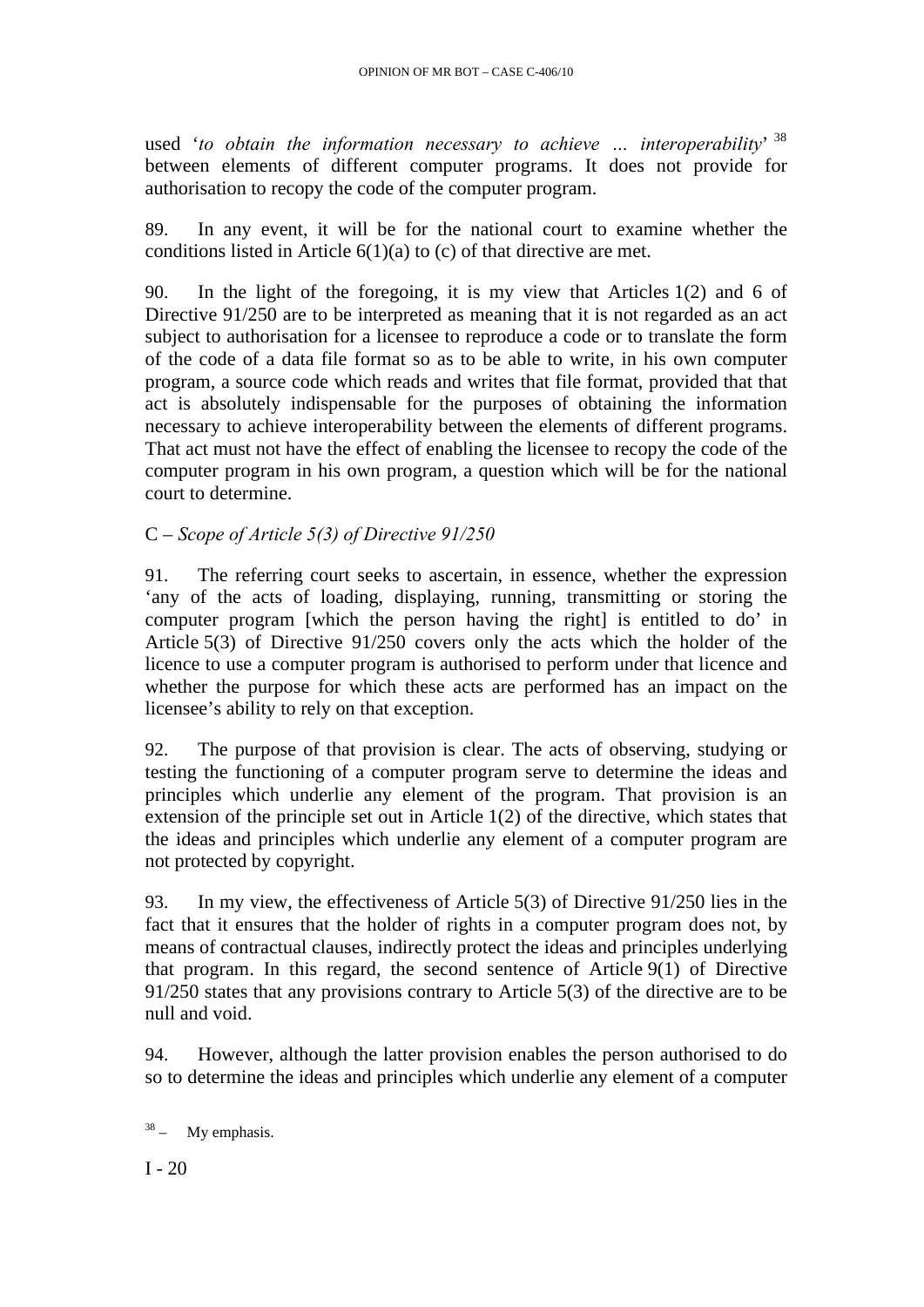program, the fact remains that it circumscribes that possibility.<sup>[39](#page-21-0)</sup> Thus, that person may observe, study or test the functioning of the program within the limits of *the acts which he is entitled to perform*. [40](#page-21-1)

95. It is my view that the expression 'any of the acts of loading, displaying, running, transmitting or storing the computer program [which the person having the right] is entitled to do' relates to the acts authorised under Articles  $4(a)$  and (b) and 5(1) of Directive 91/250. The exclusive rights of the rightholder include the right to perform or to authorise certain acts.  $41$  The rightholder is the only person able to determine those acts in the licence that he grants. For example, he may authorise the reproduction of his computer program but not its translation or adaptation.

96. Moreover, Article 5(1) of Directive 91/250 provides that, in the absence of specific contractual provisions, certain acts do not require authorisation from the rightholder where they are necessary to enable the lawful acquirer to use the computer program in accordance with its intended purpose, including for the purposes of correcting errors. The European Union legislature was at pains to make clear, in the seventeenth recital in the preamble to Directive 91/250, that the acts of loading and running necessary for that use may not be prohibited by contract.

97. Consequently, in the light of the foregoing, I consider that the expression 'any of the acts of loading, displaying, running, transmitting or storing the computer program [which the person having the right] is entitled to do' relates to the acts for which that person has obtained authorisation from the rightholder and to the acts of loading and running necessary in order to use the computer program in accordance with its intended purpose.

98. The referring court also asks whether the purposes for which the functioning of a computer program was observed, studied or tested  $42$  have any impact on the possibility of relying on the exception provided for in Article 5(3) of Directive 91/250.

99. As we have seen, the purpose of that provision is to make it possible to determine the ideas and principles which underlie any element of a computer program, but without the exclusive rights of the author of the program being prejudiced.

- <span id="page-21-2"></span> $41 -$  Article 4(a) and (b) of the directive.
- <span id="page-21-3"></span> $42 -$  Those purposes are listed in question 7(a) to (g).

<span id="page-21-0"></span> $39 -$  See also the eighteenth recital in the preamble to Directive 91/250.

<span id="page-21-1"></span> $40 - My$  emphasis.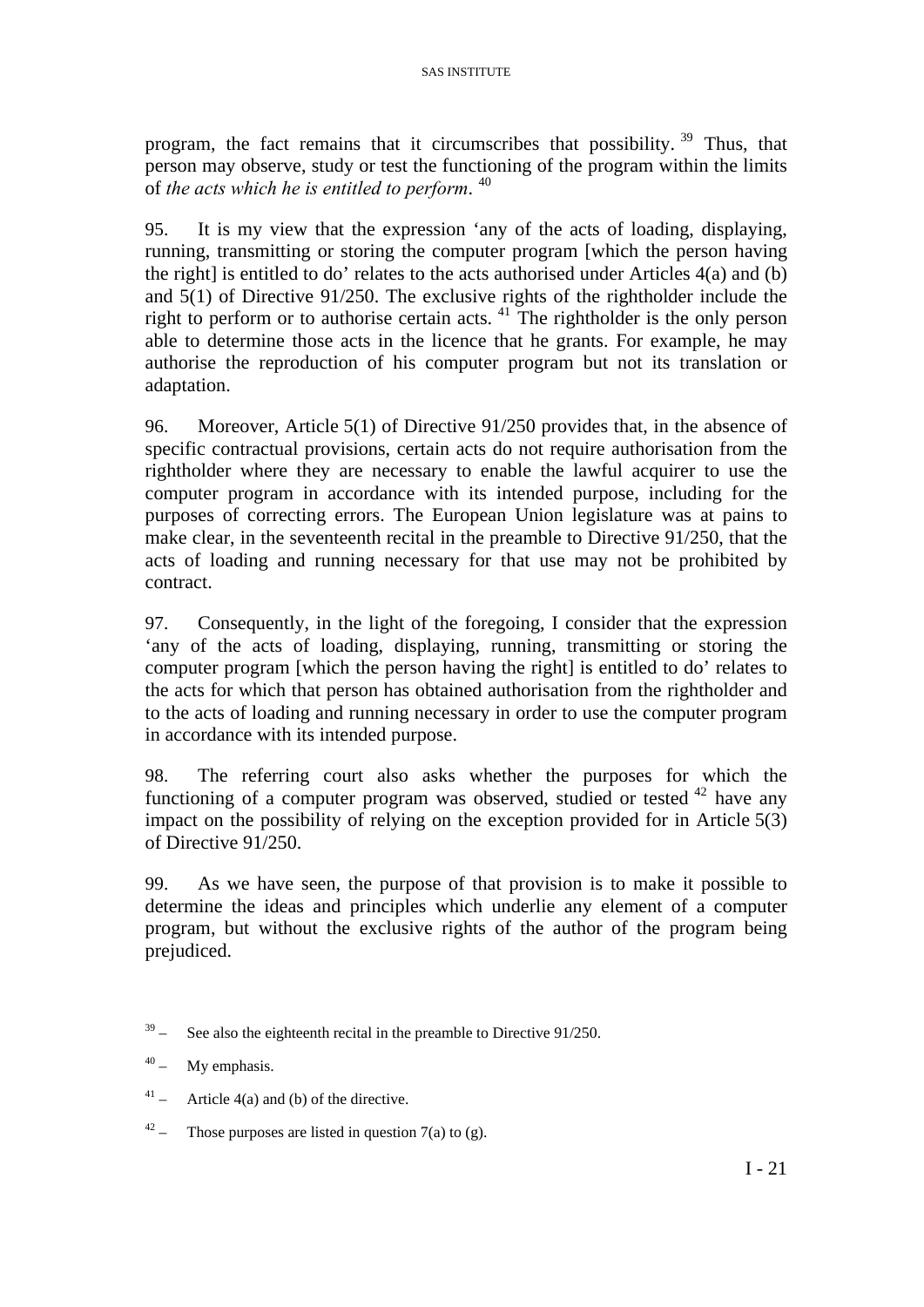100. To my mind, it is clear from the wording and scheme of that provision that it may not have the effect of enabling the person having a right to use a copy of a computer program to access information which is protected by copyright, such as the source code or the object code.

101. Consequently, in the light of the foregoing considerations, it is my view that Article 5(3) of Directive 91/250, read in conjunction with Articles 4(a) and (b) and 5(1) thereof, is to be interpreted as meaning that the expression 'any of the acts of loading, displaying, running, transmitting or storing the computer program [which the person having the right] is entitled to do' relates to the acts for which that person has obtained authorisation from the rightholder and to the acts of loading and running necessary in order to use the computer program in accordance with its intended purpose. Acts of observing, studying or testing the functioning of a computer program which are performed in accordance with that provision must not have the effect of enabling the person having a right to use a copy of the program to access information which is protected by copyright, such as the source code or the object code.

### D – *Protection for the user manual of a computer program under Article 2(a) of Directive 2001/29*

102. By its questions, the referring court seeks to ascertain, in essence, whether Article 2(a) of Directive 2001/29 is to be interpreted as meaning that the reproduction, in a computer program or a user manual, of certain elements described in the user manual for another computer program constitutes an infringement of the copyright in the latter manual.

103. The SAS Manuals are technical works which exhaustively document the functionality of each part of each SAS component, the necessary inputs and, where appropriate, the expected outputs. They serve a utilitarian purpose and are designed to give users a large amount of information about the external behaviour of the SAS System. They do not contain information about the internal behaviour of the system.

104. The referring court states that each SAS Manual is an original literary work which enjoys copyright protection under Directive 2001/29.

105. Article 2(a) of that directive grants authors the exclusive right to authorise or prohibit the reproduction of their works 'by any means and in any form'. In my view, the fact that the alleged infringement also concerns the reproduction of manuals to create a work taking a different form, such as a computer program, does not exclude such reproduction from the scope of that directive.

 $I - 22$ 106. In *Infopaq International*, the Court has already had occasion to rule on the scope of the protection provided for in Article 2 of Directive 2001/29. It stated that, according to recital 21 of that directive, acts covered by the reproduction right must be understood in a broad sense. That requirement of a broad definition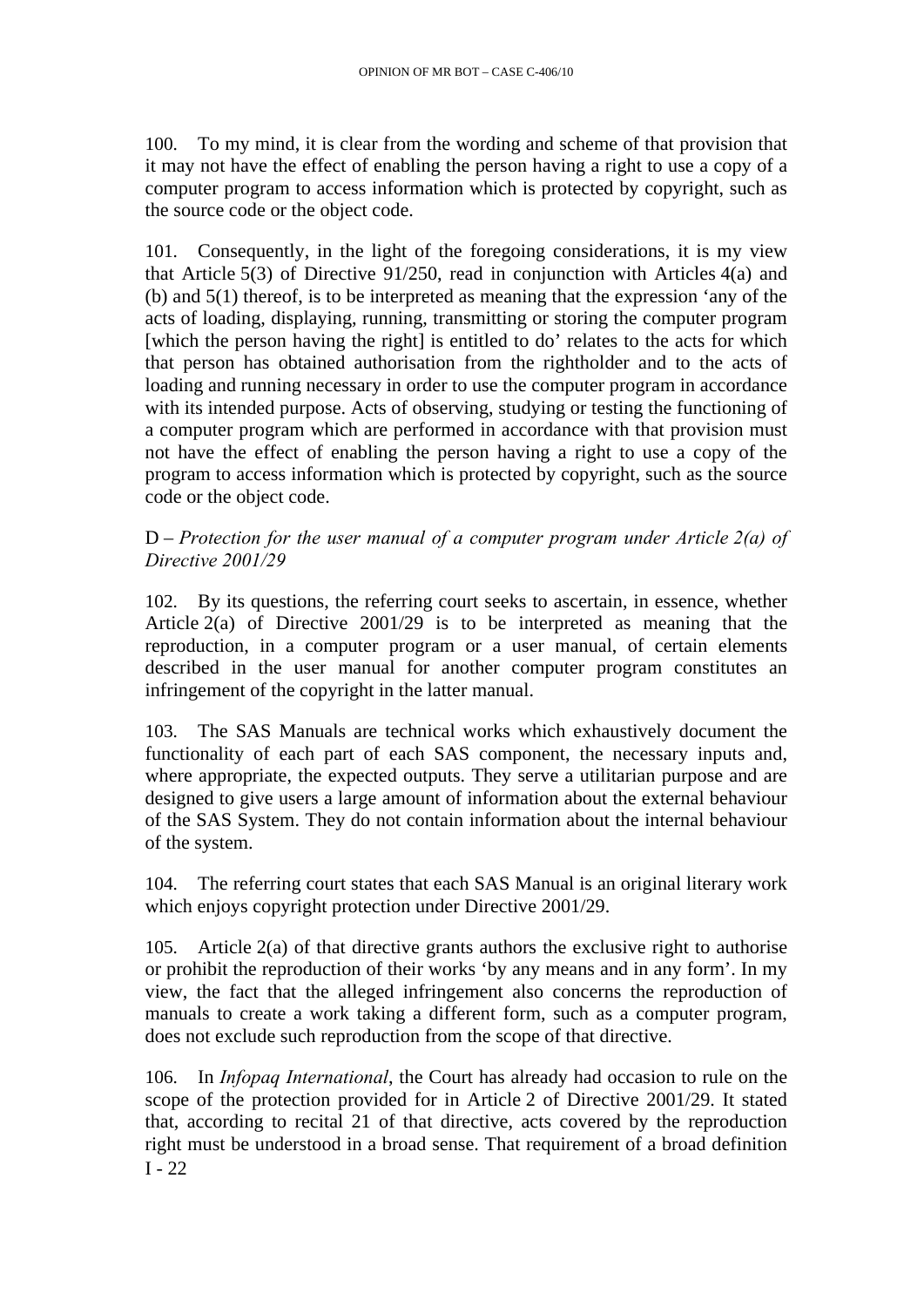of those acts is, moreover, also to be found in the wording of Article 2 of the directive, which uses expressions such as 'direct or indirect', 'temporary or permanent', 'by any means' and 'in any form'. [43](#page-23-0)

107. Consequently, the protection conferred by Article 2 of Directive 2001/29 must have a scope which, in my opinion, includes both the reproduction of certain elements in the manual for another computer program and that in the computer program itself.

108. The question now is whether, by including in the WPL Manual and the WPL System certain elements contained in the SAS Manuals, WPL infringed the copyright held by SAS institute in the latter manuals.

109. As we saw in point 43 of this Opinion, copyright is guided by the principle that copyright protection extends to expressions and not to ideas, procedures, methods of operation or mathematical concepts as such.

110. In this case, the referring court states that WPL has, in particular, taken the keywords, syntax, commands and combinations of commands, options, defaults and iterations from the SAS Manuals in order to reproduce them in its program, as well as in the WPL manual.

111. In my opinion, these elements, as such, do not qualify for the protection conferred by copyright.

112. With regard to the programming language, we saw in points 69 and 70 of this Opinion that it is made up of words and characters and that it has its own rules of syntax and uses its own keywords.

113. The options provided for in connection with various commands constitute a form of sub-behaviour in relation to a given command. Those sub-behaviours allow the details of the behaviour requested to be verified. This can be achieved by adding words after the command name.

114. The defaults implemented in the event that a particular command or option is not specified by the user enable the SAS System to allow command names, options or data names to be omitted in certain circumstances, the defaults filling the gaps so created.

115. With respect to the selection of statistical operations, it is clear from the observations submitted by WPL that the execution of statistical operations is prompted by the writing of instructions in SAS language. The SAS Manuals include a description of each statistical operation which is added to the successive versions of the SAS System. The WPL system offers the same selection of statistical operations to users writing application programs in SAS language. The

<span id="page-23-0"></span> $43 -$  Paragraphs 41 and 42.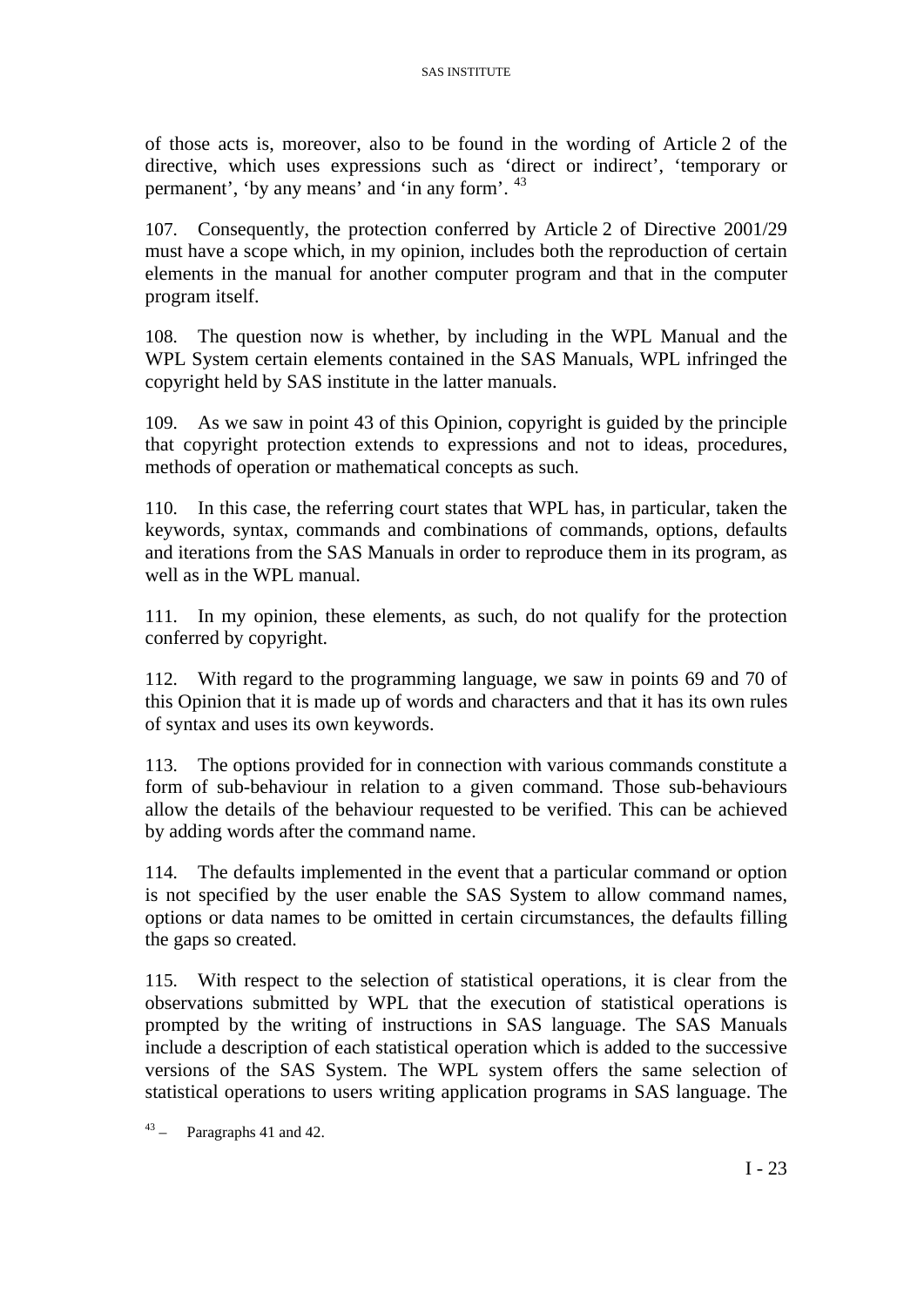WPL System does not reproduce the description of those statistical operations but simply executes them.

116. WPL further submits that the mathematical formulae presented in the SAS Manuals describe the output to be calculated on the basis of the input. This is not the program code necessary in order to perform a series of calculations. A mathematical formula can be implemented in numerous ways. The WPL programmers have written a source code capable of performing the calculations as described in the mathematical formulae.

117. Finally, the SAS System contains a specific statistical operation terminating on eight iterations. Since that value has an impact, according to WPL, on the final outcome, the programmers, after reading the SAS Manuals, created a source code which is also capable of performing eight iterations.

118. In my view, it follows from the foregoing considerations that those various components correspond to ideas, procedures, methods of operation or mathematical concepts. Consequently, they are not, as such, eligible for the copyright protection conferred by Article 2(a) of Directive 2001/29.

119. The expression of these ideas, procedures, methods of operation or mathematical concepts, on the other hand, is eligible for protection under that provision if it is original in nature.

120. It is only through the choice, sequence and combination of such elements that the author may express his creativity in an original manner and achieve a result which is an intellectual creation. [44](#page-24-0)

121. In any case, it will be for the national court to examine whether that is the case in these proceedings.

122. In the light of the foregoing, I propose that the Court rule that Article  $2(a)$ of Directive 2001/29 is to be interpreted as meaning that the reproduction, in a computer program or a user manual, of certain elements described in the manual for another computer program may constitute an infringement of the copyright in the latter manual if – a question which will be for the national court to determine – the elements reproduced in this way are the expression of their author's own intellectual creation.

# **V – Conclusion**

123. In the light of the foregoing considerations, I propose that the Court answer the questions referred by the High Court of Justice of England and Wales (Chancery Division) as follows:

<span id="page-24-0"></span>44 – See *Infopaq International* (paragraph 45).